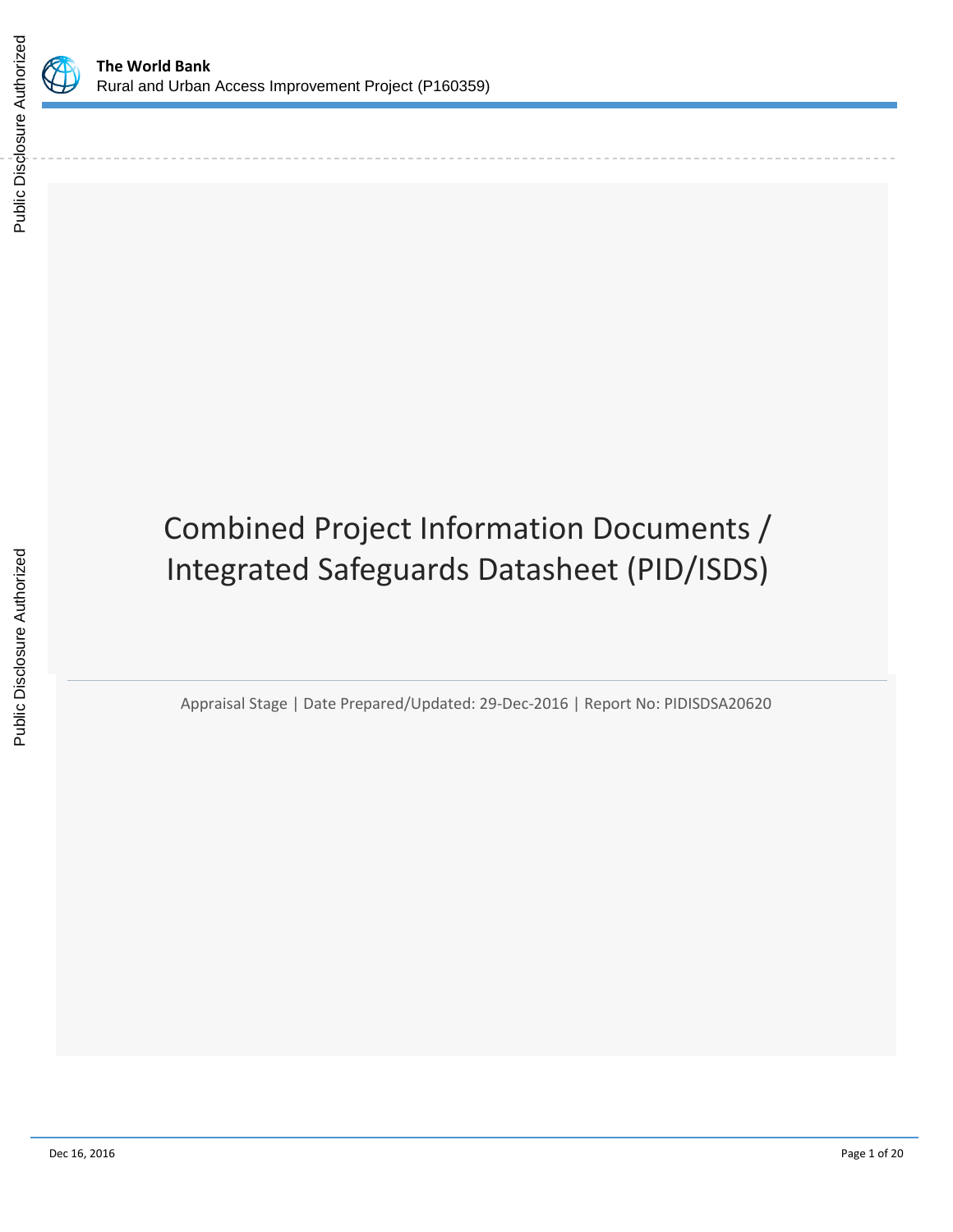

# **BASIC INFORMATION**

#### **OPS\_TABLE\_BASIC\_DATA A. Basic Project Data**

| Country<br>Nicaragua                                      | Project ID<br>P160359                          | <b>Project Name</b><br><b>Rural and Urban Access</b><br>Improvement Project                                                                                       | Parent Project ID (if any)              |
|-----------------------------------------------------------|------------------------------------------------|-------------------------------------------------------------------------------------------------------------------------------------------------------------------|-----------------------------------------|
| Region<br>LATIN AMERICA AND CARIBBEAN                     | <b>Estimated Appraisal Date</b><br>27-Dec-2016 | <b>Estimated Board Date</b><br>31-Mar-2017                                                                                                                        | Practice Area (Lead)<br>Transport & ICT |
| Lending Instrument<br><b>Investment Project Financing</b> | Borrower(s)<br><b>Republic of Nicaragua</b>    | <b>Implementing Agency</b><br>Ministerio de Transporte<br>e Infraestructura (Ministry<br>of Transport and<br>Infrastructure), Road<br>Maintenance Fund<br>(FOMAV) |                                         |

### Proposed Development Objective(s)

To improve safe and sustainable access to markets and services in targeted rural and urban areas of Nicaragua and, in the event of an Eligible Emergency, to provide immediate and effective response to said Eligible Emergency.

Components

Component 1: Road Infrastructure Improvement Component 2: Road Safety Component 3: Institutional Strengthening and Implementation Support Component 4: Immediate Response Mechanism

## **Financing (in USD Million)**

| <b>Financing Source</b>                     | Amount |
|---------------------------------------------|--------|
| International Development Association (IDA) | 80.30  |
| <b>Total Project Cost</b>                   | 80.30  |

Environmental Assessment Category

## B - Partial Assessment

Decision

The review did authorize the preparation to continue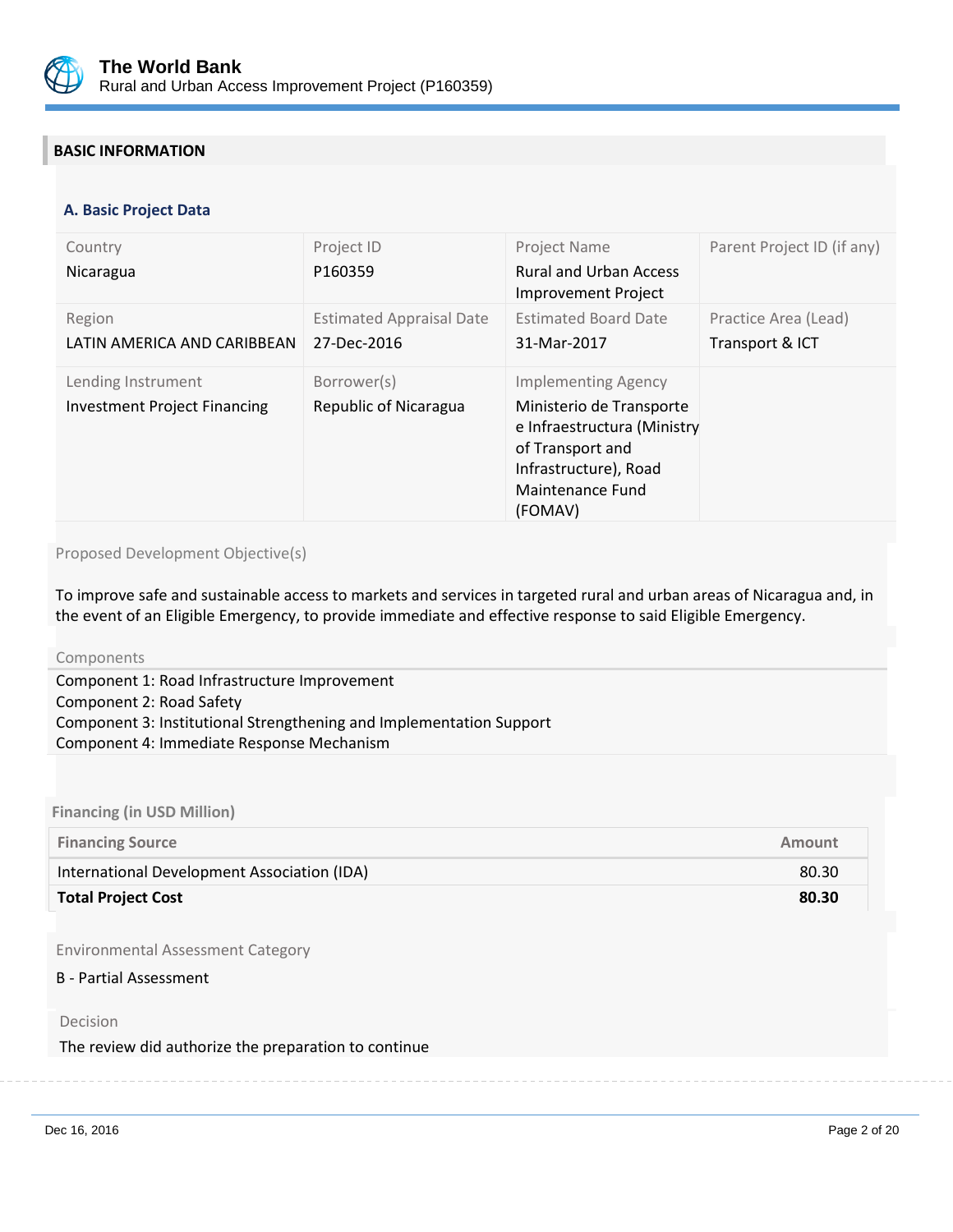

Other Decision (as needed)

# **B. Introduction and Context**

## Country Context

1. *Nicaragua remains one of the Latin American and the Caribbean region's least developed countries, but has recently experienced a strong economic growth.* With per capital gross national income of US\$1,800, which is the lowest in Central America, Nicaragua's annual economic growth has averaged 4.8 percent in the last six years. In 2014, real gross domestic product (GDP) increased by 4.7 percent. A key engine of this economic growth has been growth in the manufacturing industry (mainly food products and textiles), although construction, mining, fisheries, and general commerce have all been expanding since 2010. Agricultural production experienced a slight decrease stemming from adverse weather conditions causing drought, which contributed to a poor export performance. Looking forward, agriculture is expected to be bolstered by increased production of coffee from 2017 as output recovers from disease and drought and private consumption is expected to recover, driving a sustained expansion in agricultural and dairy/livestock exports. Economic growth is estimated to average 4.4 percent between 2016 and 2018, reflecting public investment projects and public-sector wage rises ahead of the presidential election in November 2016 and municipal polls in  $2017.<sup>1</sup>$ 

2. *While poverty levels have declined, significant challenges remain with respect to boosting shared prosperity.* The second half of the 2000s brought a notable reduction in poverty and inequality. In contrast to the 2001-2005 period, in which poverty essentially stayed constant at 48 percent, the country saw a significant reduction in the general poverty in the following years dropping to 42.5 percent by 2009 and further reaching a national rate of 26.9 percent by 2014, according to the 2014 Standard of Living Survey by the National Development Information Institute. Meanwhile, in the same period extreme poverty dropped 6 percent, from 14.6 percent in 2009 to 8.3 in 2014. Despite progress made, about 1.7 million Nicaraguans (third of the population) still lived below the overall official poverty line in 2014, with majority concentrated in rural areas and remote communities with constrained access to basic services due to limited infrastructure, including rural roads, notwithstanding their economic potential.

3. *Nicaragua's socio-economic development has been negatively affected by natural disasters, climatic conditions and epidemics.* The country's geographic location makes it vulnerable to climate-related phenomena such as droughts, hurricanes, El Niño-Southern Oscillation and its related events, including floods and landslides, along with geological events (e.g., earthquakes and volcanic eruptions). In the last six years alone, Nicaragua has witnessed the effects of five highly destructive tropical storms and hurricanes, which caused significant social suffering and devastating economic and financial losses. Basic social infrastructure has been the most affected, including the transport system. The 2001 droughts caused a loss of 2.15 percent to GDP; the 2007 Hurricane Felix was responsible for 14.4 percent GDP loss; while heavy rains in 2007 in the northwestern region and the 2011 Tropical Depression 12E, wiped out 3 and 6.8 percent of GDP respectively. While precise GDP losses for the 2009 Hurricane Ida are not available, they were likely to be the most significant. These events contributed to large fiscal deficits and debt accumulations requiring Nicaragua to restructure its public debt in 2007. Severe budget constraints, at the same time, have limited Nicaragua's ability to finance adaptation and mitigation activities. Efforts to address this challenge are being made at the national level through the National System for Prevention, Mitigation and Attention to Disasters Executive

l

 $^1$  Economist Intelligence Unit (2016) Country Report: Nicaragua, generated on July 5.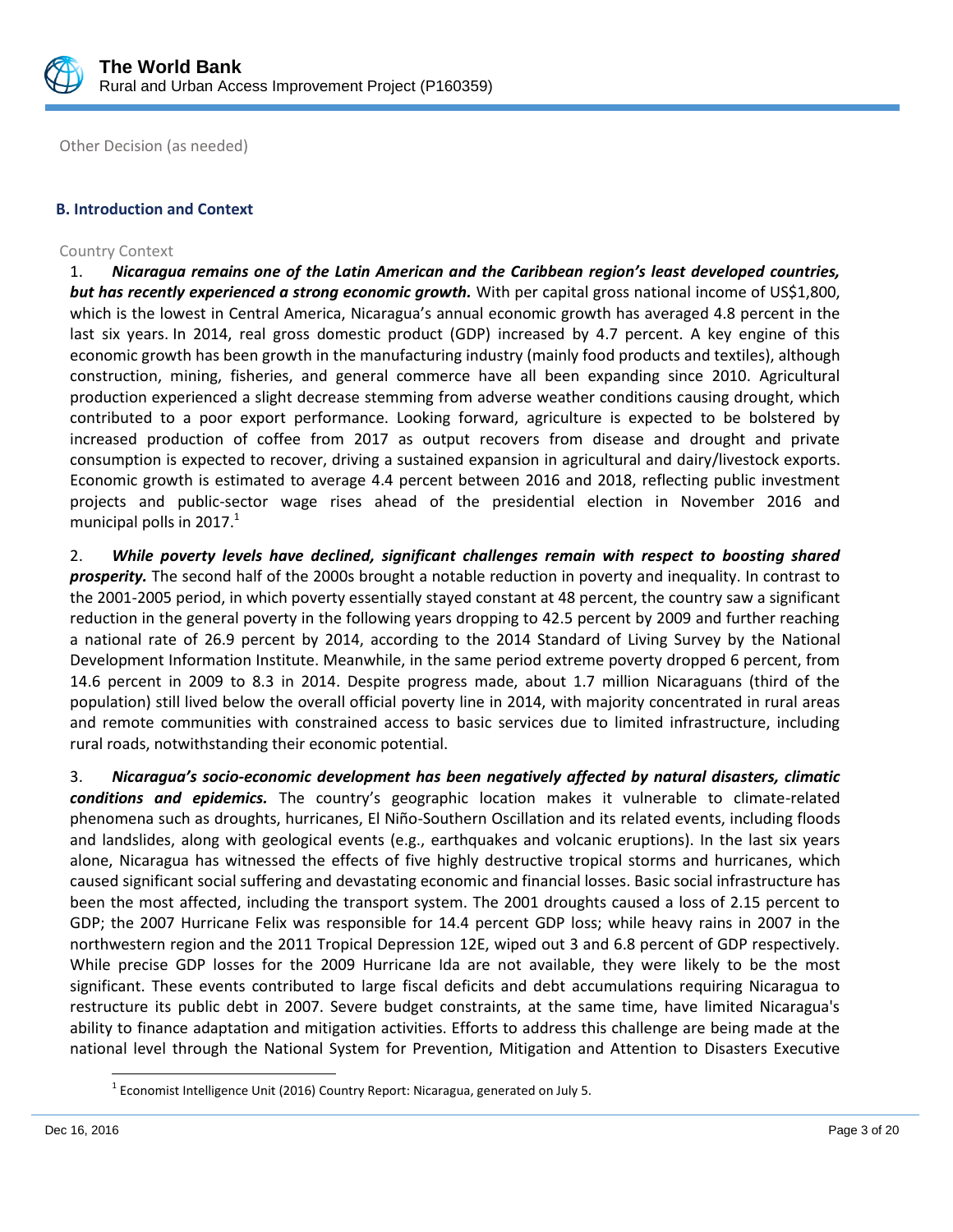

Secretariat (SINAPRED), and are also gradually being integrated into policy and administrative actions in Ministries using SINAPRED data in their planning, and with increased coordination at regional levels.

# Sectoral and Institutional Context

4. *Nicaragua relies on roads and waterways as the main modes, with roads carrying 55.08 percent of the total freight traffic and waterways 44.66 percent as of 2014.* Waterways, including river, lake and coastal maritime shipping, are important for moving people and goods, particularly in the Caribbean coast areas where land transport is underdeveloped. Nicaragua has five international seaports on the Caribbean and Pacific coasts, one river port (*El Rama*), which is vital for maritime freight traffic between the Pacific and Caribbean coasts, and seven lake ports, six of which on Lake Nicaragua and one on Lake Managua. All ports are under the jurisdiction of National Port Authority. The Pan-American Highway crosses the country from north to south and is the main road link to access seaports on the Atlantic coast of the isthmus, principally Puerto Cortés in Honduras and Puerto Limón in Costa Rica. As paved roads linking the Pacific and the Atlantic coasts are still lacking, most of the country's agricultural exports are shipped through these ports at a significant cost.

5. *While the road infrastructure quality has improved in recent years, there remain deficiencies that restrict mobility and network connectivity.* Nicaragua's current road network totals 24,137 km, which is an increase from 22,111 km classified in 2010. With the introduction of programs for rural road improvements, and the completion of some key transit routes, the infrastructure quality has improved over recent years reflected in a 10 percentage point gain in perceptions as measured by the Global Competitiveness Index. Since 2010, the size of the paved network increased from 2,814 km to 3,884 km and the share of population with an access to a paved road increased from 28 to 38 percent. However, the size of the paved roads as a share of the whole road network still remains quite low at only 16 percent, of which 29 percent is in fair or poor condition (based on 2015 surface condition surveys). This puts Nicaragua behind its Central American neighbors in terms of overall road infrastructure quality. The road sector is also challenged by an increasing maintenance burden in the face of a static and inadequate cost recovery base and increasingly frequent natural disasters that cause significant damages to road and bridge infrastructure. The Ministry of Transport and Infrastructure (MTI), supported under the ongoing World Bank-financed roads project<sup>2</sup>, has developed a Comprehensive Productive Roads Program with the aim of optimizing road infrastructure investments in the productive zones based on multi-criteria analysis to prioritize productive roads projects based on the strategic, social, economic, technical and environmental factors.

6. *The State is the owner of the road infrastructure.* The administrator function lies with the MTI, which has a number of directorates in charge of different aspects of planning and implementation of projects. MTI also plays the manager role in the provision of rehabilitation, improvements, upgrades and new constructions. The Road Maintenance Fund (FOMAV) established in 2000 is in charge of routine and periodic maintenance of the main national road network. Further, as per Article 7 of Law No. 706 dated October 8, 2009, FOMAV signs an agreement with the *Asociación de Municipios de Nicaragua* (AMUNIC, Association of Municipalities of Nicaragua) for the maintenance of municipal rural roads on an annual basis. The cost of maintenance of municipal roads takes up 20 percent of FOMAV's revenues. FOMAV's main source of financing is the fuel levy (diesel and petrol), charged at some 16 cents to the dollar. The supplier role is undertaken by a variety of actors including private contractors, micro-enterprises (for routine maintenance of the main road network),

l

 $^{2}$  Fifth Rural Roads Infrastructure and Improvement Project (P123447).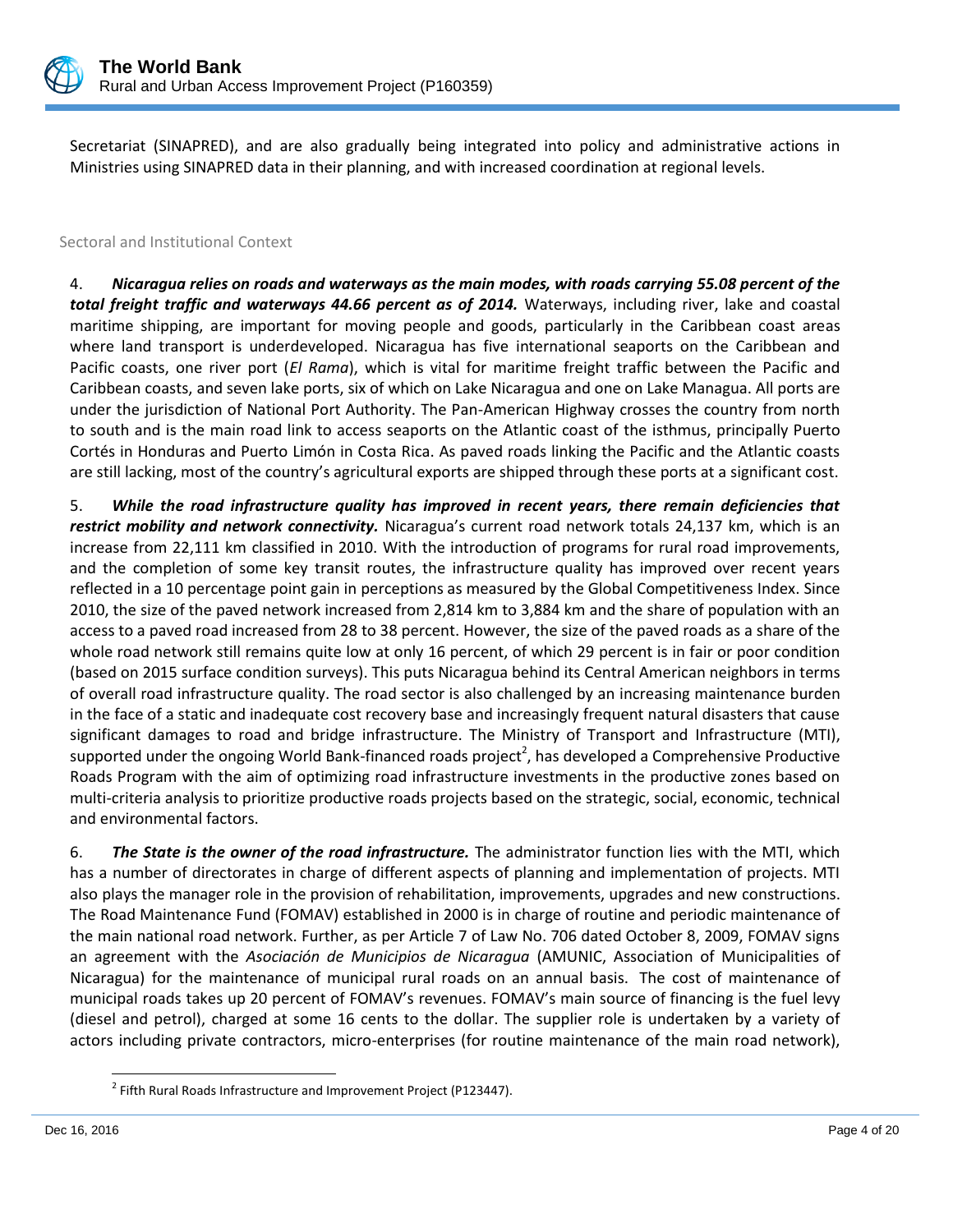

Community Modules for Adoquines (MCAs), and force account operations by the regional construction corporation (COERCO).

7. *Nicaragua also faces a number of challenges in road safety, especially with the rising level of motorization.* Over the period of 2007-2012, the number of road accidents increased by almost 27 percent, and the number of road accident fatalities by 30 percent. In 2015, there were 675 fatalities registered officially on Nicaraguan roads<sup>3</sup>, a rate of 13 deaths per 10,000 motor vehicles, which is about 25 times greater than the rate in Sweden and United Kingdom. Per population of 100,000, this is an annual rate of about 11 fatalities, which is more than twice the death rate of five in the safest countries in the world. Over the period of 2007- 2012, a total of 3,500 people died in the accidents on Nicaraguan roads and over 30,000 were injured. Motorcycles account for the largest share of road accident fatalities (30 percent) and injuries (45 percent). Considering that the motorization level increased during the same period by 32 percent, the situation is expected to further deteriorate if serious measures are not taken. To address this, the Government of Nicaragua has launched several initiatives to achieve road safety objectives defined in the new National Road Safety Strategy for 2013-2018 of reducing road traffic fatalities by 20 percent.

8. *The increased frequency of floods due to El Niño phenomena have been causing serious damages to country's road infrastructure.* For more than a decade, Nicaragua's road infrastructure has been severely impacted by heavy rains during the summer/rainy season, causing the inaccessibility of many areas. Considering that climate projections indicate a steady increase in extreme weather events in the future, the GoN recognizes the need to improve the monitoring of road network for natural disasters, as well as to develop and implement climate resilient measures on the roads most vulnerable to climate related impacts. In 2003, the MTI with support from JICA completed a comprehensive climate change vulnerability assessment of the main road network, $4$  which identified 291 vulnerable spots and proposed countermeasures to tackle them. Currently, the MTI is conducting a study on Development of Adaptive Capacity to Climate Change in the Transport Sector<sup>5</sup>, with financing from the Nordic Development Fund (NDF). The study aims to: (i) improve the climate change scenarios in Nicaragua, by ameliorating the specific local and regional meteorology and climatology understanding; (ii) develop and operationalize a prioritization tool for climate change adaptation investments in the roads and bridges; and (iii) based on these tools, recommend 30 critical points of highest priority out of the 291 vulnerable spots previously identified under the JICA financed study, and prepare the necessary design and feasibility studies to improve their resilience. The implementation of adaptation works on the top three priority points will be financed by NDF.

# **C. Proposed Development Objective(s)**

Development Objective(s) (From PAD)

To improve safe and sustainable access to markets and services in targeted rural and urban areas of Nicaragua and, in the event of an Eligible Emergency, to provide immediate and effective response to said Eligible Emergency.

 $\overline{\phantom{a}}$ 

 $3$  This data from the traffic police includes deaths that occurred on site, and does not capture the deaths that may have occurred in post-crash hospital care.

<sup>&</sup>lt;sup>4</sup> Oriental Consultants Company Limited and Japan Engineering Consultants Company Limited (2003). Study on Vulnerability Reduction on Main Roads in Nicaragua.

<sup>&</sup>lt;sup>5</sup> NGG, METEO-SIM, CONDISA (ongoing). "Desarrollo de Capacidad Adaptativa para el Cambio Climático en el Sector Transporte. Nicaragua.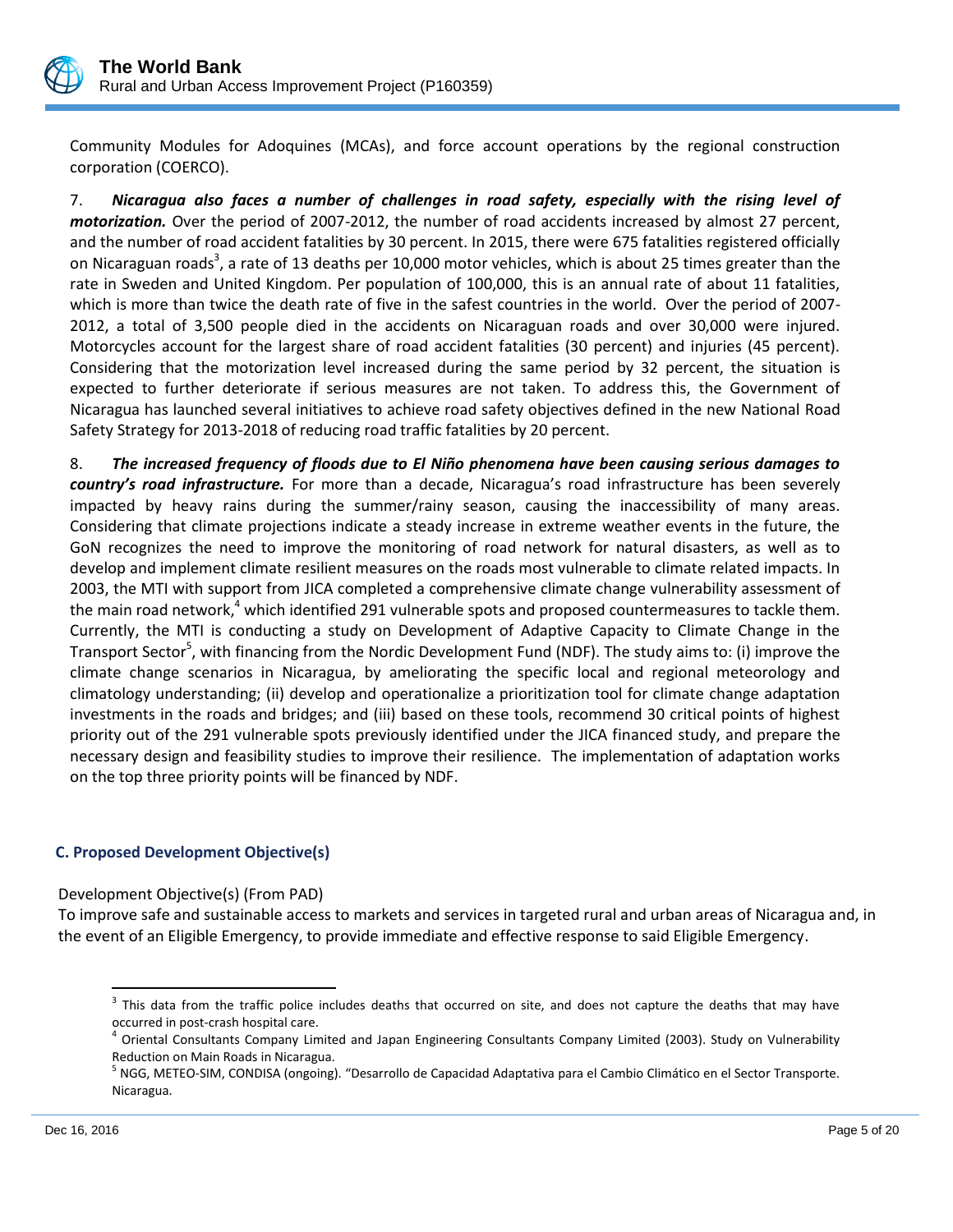

Key Results

- 9. Proposed PDO level results indicators:
	- (a) Reduced total travel time to access markets and services in targeted urban and rural Project areas;
	- (b) Share of rural population with access to an all-season road in the project area (proportion and number of people with access to an all-season road), disaggregated by gender;
	- (c) Reduction of road traffic fatalities on selected non-rural road sections; and
	- (d) Adoption of measures as recommended by the FOMAV Sustainability Study and as agreed with IDA.

# **D. Project Description**

10. The proposed Project will be financed by an IDA credit of US\$30.3 million and IDA Scale Up Facility (SUF) of US\$50 million, and will build on the lessons and results from the previous World Bank-financed transport projects while expanding to new areas of engagement addressing road safety and climate change challenges. The Project will finance the following components:

11. **Component 1: Road Infrastructure Improvement (estimated cost US\$74.7 million including contingencies).** The first component will finance physical works for road rehabilitation and maintenance to improve road connections of population to social services and markets and to ensure sustainability of road assets:

- (a) *Sub-Component 1.1: Improving urban access to Managua (US\$32.4 million including contingencies).* Upgrading of the La Garita-Tipitapa (about 8 km) and Ciudad Sandino-Mateare (about 11.8 km) road sections from two to four lanes to improve access to Managua for commuters and reduce transport costs for the transit traffic, including the incorporation of road safety and climate resilience building measures in the design and the supervision of the works;
- (b) *Sub-Component 1.2: Rehabilitating and improving rural roads (US\$32 million including contingencies).* Carrying out of rehabilitation and improvement works with *adoquines* (cobblestone) surfacing or any other viable surface replacement option acceptable to the Association, and the construction of drainage facilities and structures on Selected Rural Roads, all within the existing right;
- (c) *Sub-Component 1.3: Maintaining the road assets (US\$7 million including contingencies).* This subcomponent will be implemented by FOMAV through the following interventions:
	- (i) *Periodic maintenance of San Lorenzo – Múhan trunk road section.* Carrying out of periodic maintenance works applying asphalt resurfacing on approximately 20 km of the San Lorenzo – Múhan priority section of the Core Road Network, all within the existing right of way; and
	- (ii) *Performance-based routine maintenance of rural adoquines roads*. Carrying out of routine maintenance of Selected Rural Roads paved with *adoquines* (cobblestone), all within the existing right of way.
- (d) *Sub-Component 1.4: Building resilience to climate change in the road sector (US\$3.2 million*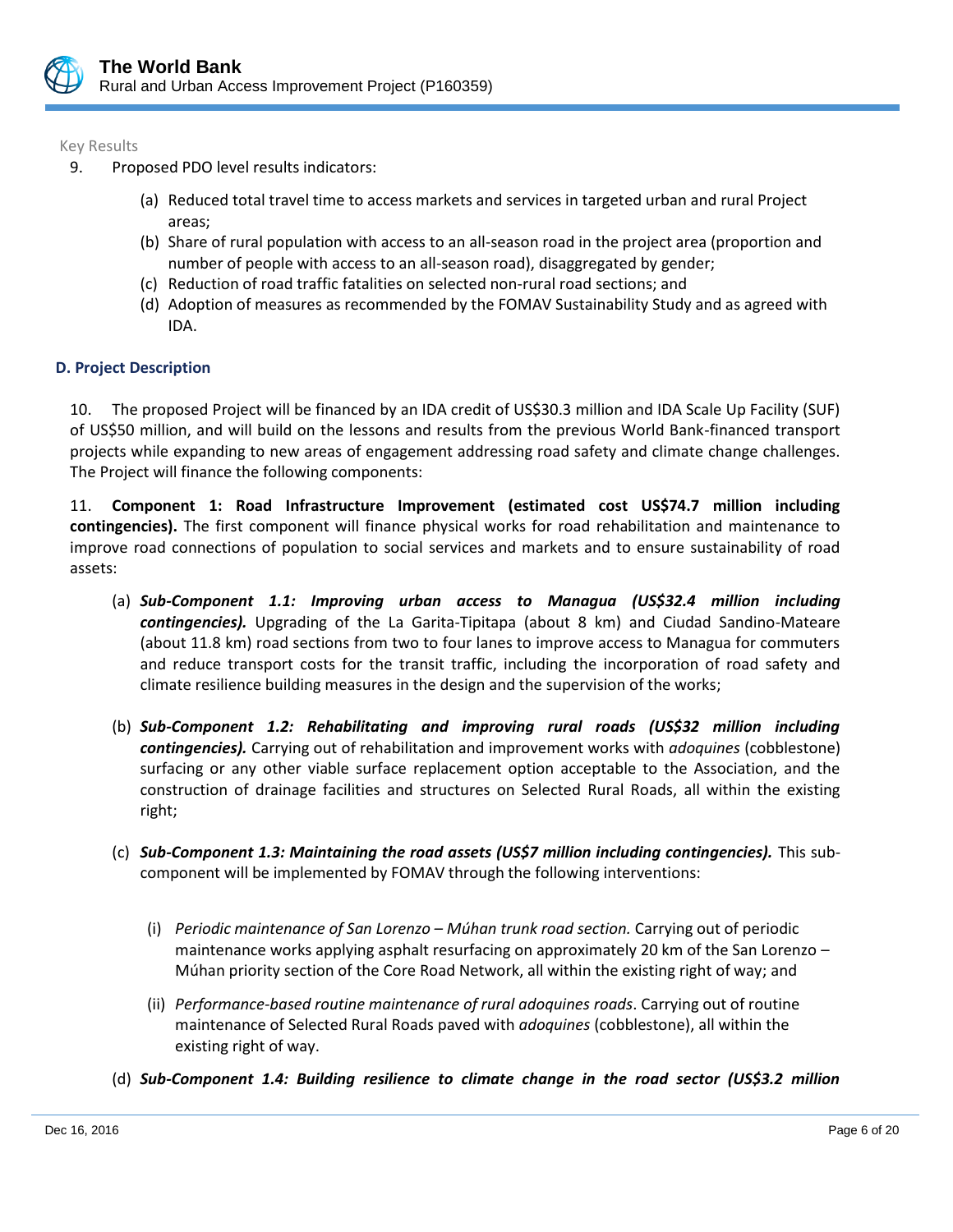

*including contingencies)*. Carrying out of works to improve the resilience of vulnerable points of the road network to climate change impacts, to be selected in accordance with the criteria set forth in the Operational Manual.

12. **Component 2: Road Safety (total estimated cost US\$2.7 million including contingencies).** This component will potentially support activities to strengthen the **institutional** capacity for managing road safety and **physical works** to improve road safety measures of the road network. The proposed interventions will include:

- (a) *Sub-Component 2.1: Reducing selected road accident hazardous spots (US\$2.2 million including contingencies).* Carrying out of civil works to implement road safety measures in road accident hazardous spots to be selected in accordance with the criteria set forth in the Operational Manual; and
- (b) *Sub-component 2.2: Strengthening road safety management capacity (US\$500,000).* Provision of support for the implementation of Nicaragua's Road Safety Strategy for the period of 2013-2018, and carrying out of capacity building activities for managing road safety, including, *inter alia*: (a) road safety audits for the La Garita –Tipitapa and Ciudad Sandino-Mateare road sections; (b) technical studies related to the works under sub-component 2.1; (c) training of members of CONASEV; (d) provision of speed radars and breathalyzers to improve enforcement of road safety; and (e) institutional strengthening of MTI road safety professionals.

13. **Component 3: Institutional Strengthening and Implementation Support (total estimated cost US\$2.77 million).** This component would support the MTI and FOMAV in the following:

- (a) *Strengthening of the capacity of MTI's planning unit* for (i) monitoring and evaluation; (ii) collection of road sector statistical data; and (iii) administration and management of information collected through its statistical software program (US\$300,000);
- (b) *Carrying out of a forward-looking impact evaluation* of the activities implemented under the Project with a focus on poverty (US\$500,000);
- (c) *Preparation of the financial audits of the Project* (US\$300,000);
- (d) *Strengthening of the environmental and social safeguards capacity of the environmental unit of the MTI* (US\$170,000);
- (e) *Strengthening of the procurement capacity of the MTI* (US\$150,000);
- (f) *Strengthening of the institutional capacity* of (i) MTI (US\$430,000), and (ii) FOMAV (US\$300,000);
- (g) *Provision of support for the enhancement of women's participation in the road works* (US\$100,000);
- (h) *Provision of support for the preparation of feasibility studies and designs* (US\$500,000); and
- (i) *Carrying out of a beneficiary satisfaction survey* to promote citizen engagement (US\$50,000)*.*

14. **Component 4: Immediate Response Mechanism (with an initial zero dollar allocation. In the event this component is activated, it will be financed with IDA funds).** This component allows for the possibility to access resources for eligible expenditures in event of an Eligible Crisis or Emergency, to provide immediate and effective response to said Eligible Crisis or Emergency. This component is being proposed for incorporation into the Project with zero allocation, given that Nicaragua is a country highly vulnerable to natural disasters and climate change phenomena such as drought, hurricanes, El Niño and its induced events including flooding and landslides, as well as geological hazards such as earthquakes and volcanic eruptions.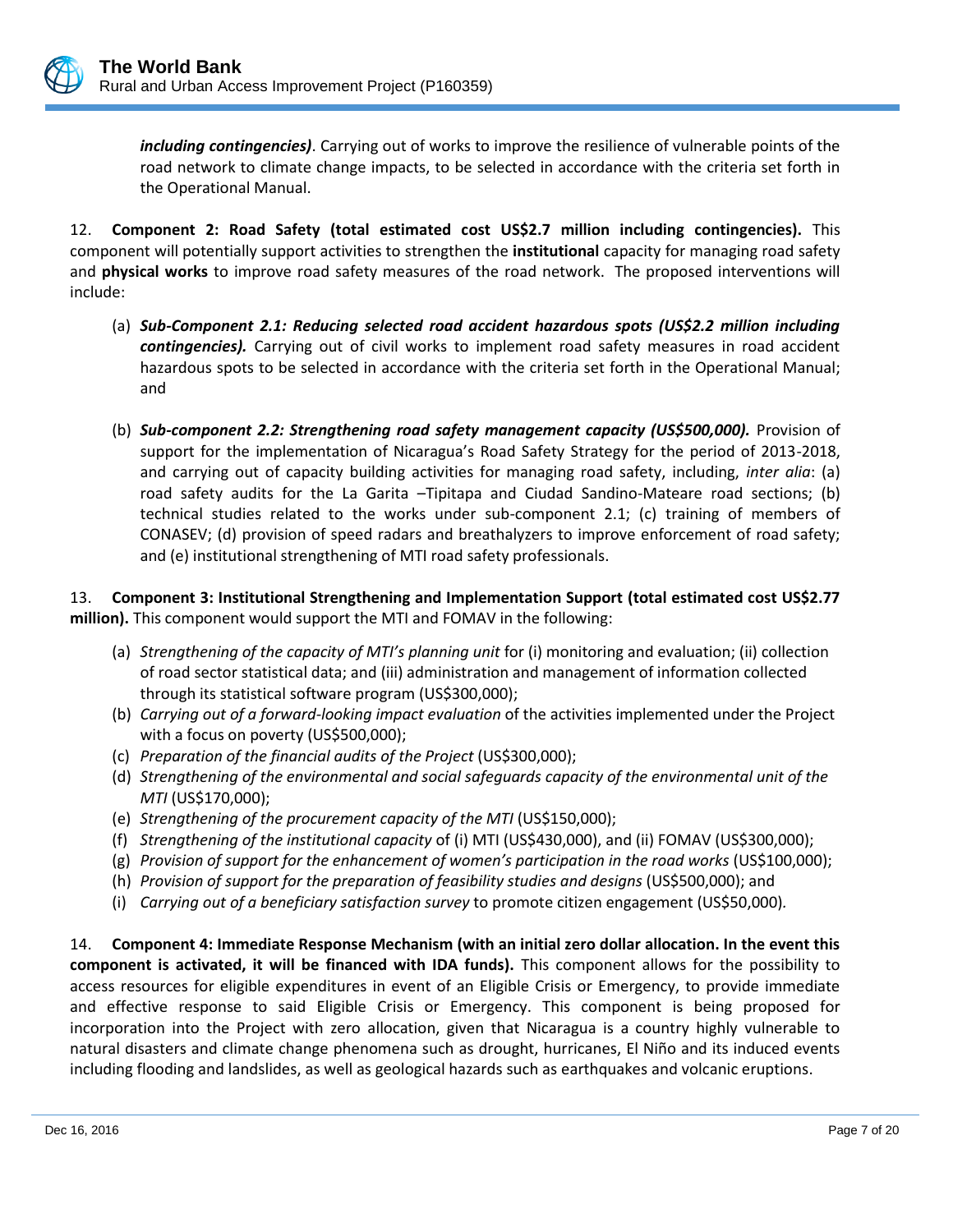

## **E. Implementation**

## Institutional and Implementation Arrangements

15. MTI will be the institution responsible for the implementation of the proposed Project. As under the ongoing project, MTI will assign many of the day-to-day operations to the project coordination unit (Unidad Coordinadora de Recursos MTI – Banco Mundial UCR MTI-BM), which is significantly experienced, having implemented over five IDA operations in the transport sector. The Director of the UCR reports directly to the Minister and Vice-Minister. The UCR unit is well integrated within the MTI structure, and includes staff that are already familiar with World Bank procedures and policies. The unit has demonstrated effective implementation and management of previous World Bank-financed projects achieving high levels of disbursement and satisfactory performance ratings.

16. The fiduciary and environmental safeguards capacity of MTI has also been adequate and the respective staff are familiar with World Bank's policies, processes, systems, safeguards, and procedures. However, additional capacity building and training will be required to enable the smooth implementation of the World Bank's new procurement framework that will be applied to the new Project. Additional capacity building will also be provided to MTI with regard to the appropriate implementation of OP/BP 4.12, Involuntary Resettlement. The UCR will be responsible to serve as a key point of contact with IDA team for all Projectrelated queries and transaction processing, including procurement and contracting, financial management, reporting of monitoring and evaluations framework indicators, submission of quarterly implementation progress reports, timely submission of financial management reports and audits, management of disbursement requests, supervision of technical works, management and compliance with fiduciary and safeguards requirements, as well as all institutional development activities.

17. MTI will also be in charge of ensuring the signing of a cooperation agreement with the maintenance agency FOMAV to detail the terms and use of funds marked for use by FOMAV under the Project. Under this agreement, FOMAV will implement the periodic and routine maintenance sub-component of the Project. The UCR will coordinate all the required inputs from the other departments and units within MTI, as well as coordinate with FOMAV and all the municipalities on the implementation of maintenance and MCA adoquines sub-component respectively.

#### . **F. Project location and Salient physical characteristics relevant to the safeguard analysis (if known)**

The urban sub-projects (La Garita–Tipitapa and Ciudad Sandino–Mateare road sections) proposed for expansion to four are located in Managua city. These civil works will necessitate cutting of some trees along the existing roadside, especial the case of Ciudad Sandino-Mateare. The environmental assessments of these sub-projects include a reforestation plan will be approved by INAFOR as national forest authority and implemented by the MTI. Given the presence of pedestrian carriages, bicycles, and carts, a safe path for non-motorized transport (NMT) and pedestrians will be established during construction phase. Civil works will be undertaken on existing roads only. There are no project components or activities located in critical natural habitats.

The rural sub-projects include pavement of existing roads with adoquines, and are proposed in the following locations: Granada-Malacatoya in Granada region, Corn Island in RACS, Macuelizo-Santa María in Nueva Segovia region, Cárdenasin Rivas region, and La Libertad-San Pedro de Lóvago in Chontales region. These roads connect the productive regions to semi-urban commercial and regional urban centers and have been selected as part of Comprehensive Productive Roads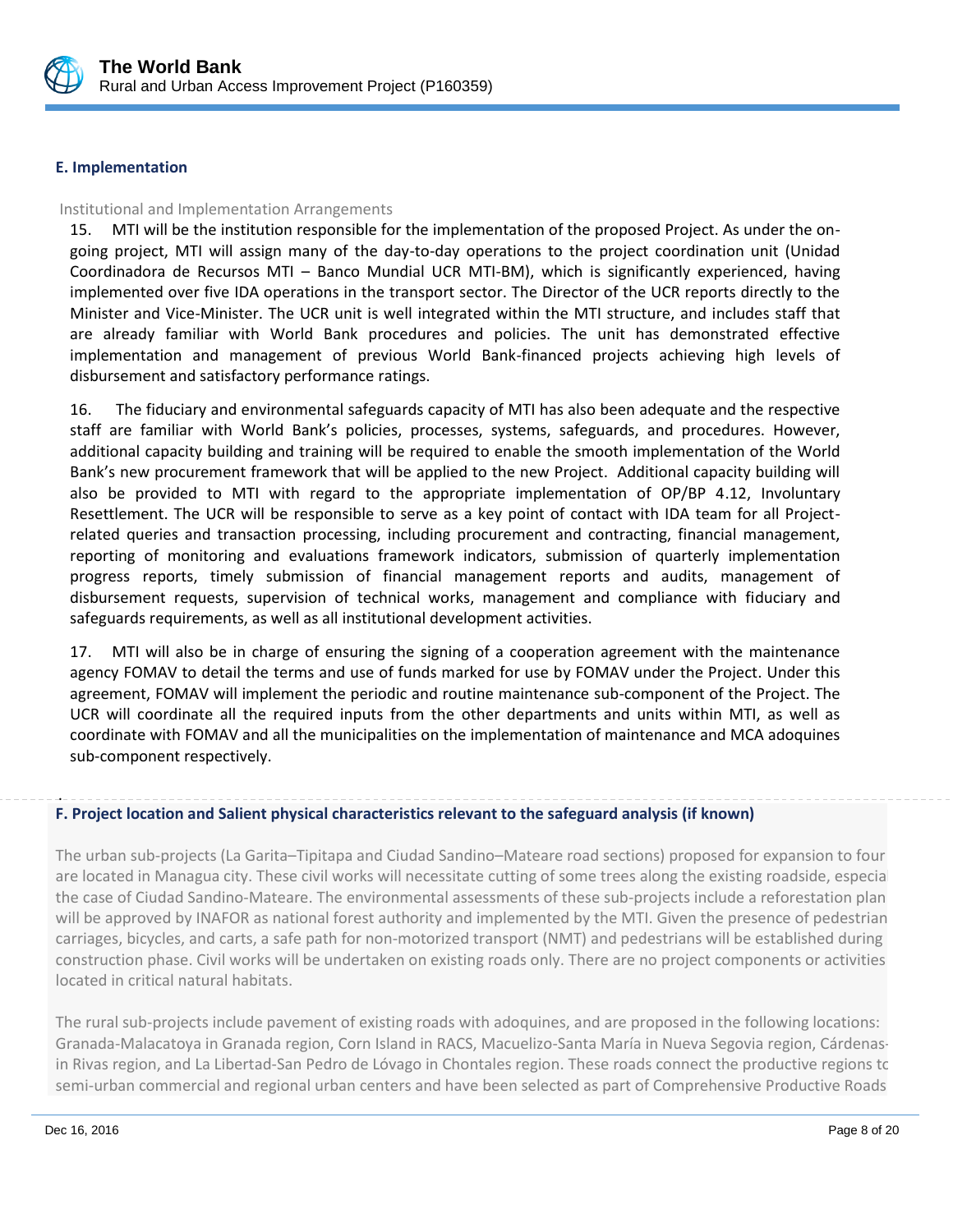

Program developed under the ongoing Bank-financed project (P123447). These regions are characterized as the most productive zones predominantly focusing on agricultural production and livestock activities. All civil works will take place along existing unpaved roads within existing right of way (RoW), with few steep sections, and are small in nature (comm executed and consisting of a sand-cement base with adoquines placed on top). The potential environmental and social impacts are limited as these unpaved roads are already in use by vehicles. The works will be of the same magnitude as u the ongoing project, for which the screening process is already in place, and this same screening process will be used to ensure that any sections that might have a negative impact on protected areas or sensitive ecological habitats are not approved.

The periodic maintenance sub-project, of a core trunk road section between San Lorenzo and Múhan is located in Chont region. Maintenance works will take place within RoW of existing road and involve minor activities (surface cleaning, drainage structure repairs, patching of potholes, asphalt resurfacing), none of which are expected to have any significant social or environmental impacts.

## **G. Environmental and Social Safeguards Specialists on the Team**

Marco Antonio Zambrano Chavez,Mariela Mena

# **SAFEGUARD POLICIES THAT MIGHT APPLY**

| <b>Safeguard Policies</b>           | Triggered? | <b>Explanation (Optional)</b>                                                                                                                                                                                                                                                                                                                                                                                                                                                                                                                                                                                                             |
|-------------------------------------|------------|-------------------------------------------------------------------------------------------------------------------------------------------------------------------------------------------------------------------------------------------------------------------------------------------------------------------------------------------------------------------------------------------------------------------------------------------------------------------------------------------------------------------------------------------------------------------------------------------------------------------------------------------|
| Environmental Assessment OP/BP 4.01 | Yes        | This policy was triggered because of the potential<br>negative impacts from the civil works proposed in<br>the project. Based on the OP/BP 4.01, the project is<br>classified as Category B, as the associated potential<br>environmental and social impacts are moderate to<br>low and the prevention, mitigation and<br>compensation measures are easy to know and<br>implement. Civil works will be undertaken on<br>existing roads that will be widened in the case of the<br>urban sub-projects, paved in the case of the rural<br>sub-projects (adoquindo), and minor works in the<br>case of the periodic maintenance sub-project. |
|                                     |            | The urban and rural sub-projects will have positive<br>impacts on health and quality of life such as<br>reduction of dust from unpaved roads, noise, travel<br>time, GHG emissions, and improved air quality. The<br>road maintenance sub-projects will also improve<br>road surface conditions and drainage, and reduce<br>road erosion. The road safety physical interventions<br>will improve safety for the pedestrians and NMT and<br>contribute to reduction of fatalities on roads.                                                                                                                                                |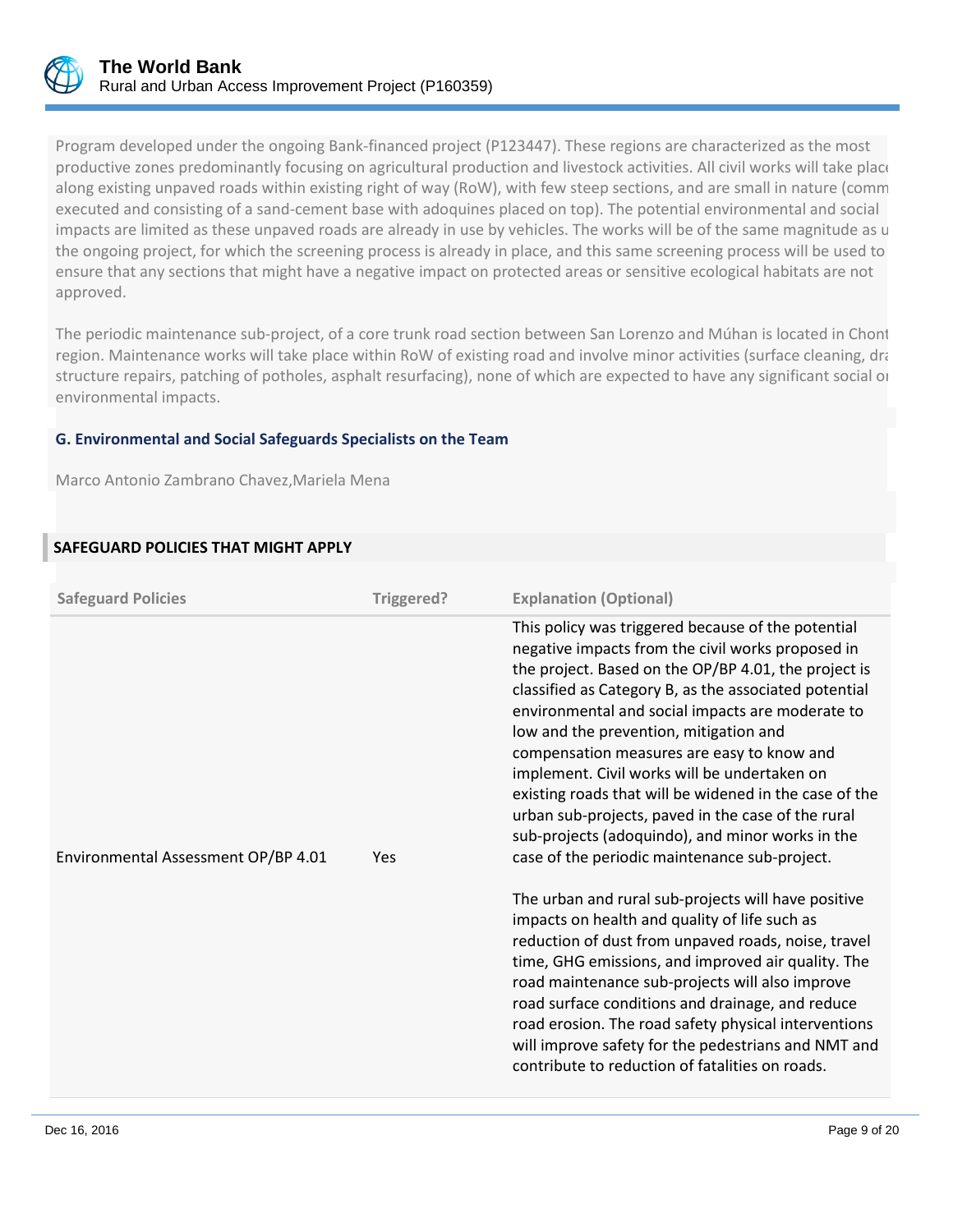

|                             |     | The MTI carried out site-specific Environmental<br>Assessments (EAs), including Environmental and<br>Social Management Plans (ESMPs), for eight<br>identified sub-projects. The EAs for seven sub-<br>projects, including ESMPs, have been finalized,<br>cleared by the Bank, consulted upon, and disclosed<br>in the country on December 23, 2016, and in the<br>Bank's InfoShop on December 28, 2016. One site-<br>specific EA for the Macuelizo-Santa María road<br>section was completed at preliminary level, given<br>that the detailed design was not finalized and<br>"precise siting alignment" could not be determined<br>prior to appraisal. The complete EA/ESMP will be<br>finalized will be finalized before negotiations. The<br>preliminary EA for Macuelizo- Santa María, including<br>ESMP, was cleared by the Bank, consulted upon, and<br>disclosed in the country on December 23, 2016, and<br>in the Bank's InfoShop on December 28, 2016.<br>The MTI has also updated the Environmental and<br>Social Management Framework (ESMF) covering the<br>resilience and road safety sub-components (1.4 and<br>2.1), where the precise locations of works were not<br>known during preparation. The ESMF was cleared by<br>the Bank, consulted upon and disclosed in the<br>country on December 27, 2016, and in the InfoShop<br>on December 28, 2016. |
|-----------------------------|-----|------------------------------------------------------------------------------------------------------------------------------------------------------------------------------------------------------------------------------------------------------------------------------------------------------------------------------------------------------------------------------------------------------------------------------------------------------------------------------------------------------------------------------------------------------------------------------------------------------------------------------------------------------------------------------------------------------------------------------------------------------------------------------------------------------------------------------------------------------------------------------------------------------------------------------------------------------------------------------------------------------------------------------------------------------------------------------------------------------------------------------------------------------------------------------------------------------------------------------------------------------------------------------------------------------------------------------------------------------------------------|
| Natural Habitats OP/BP 4.04 | Yes | This Policy is triggered on a precautionary basis.<br>None of the proposed road sections traverse critical<br>ecological habitats. The updated ESMF includes<br>appropriate screening criteria to identify potential<br>negative impacts on critical or sensitive areas, and<br>measures to prevent, mitigate, and/or compensate<br>potential negative impacts on critical or sensitive<br>areas.                                                                                                                                                                                                                                                                                                                                                                                                                                                                                                                                                                                                                                                                                                                                                                                                                                                                                                                                                                      |
| Forests OP/BP 4.36          | No  | This Policy is not triggered because the project will<br>not support civil works located within forested areas<br>or plantations as defined under the policy. Although<br>the ESMF includes measures to prevent and some of<br>the rural roads may pass through forested areas, the<br>civil works (laying of adoquines on existing unpaved<br>roads) has low environmental impact, and will not<br>require the removal of natural forest.                                                                                                                                                                                                                                                                                                                                                                                                                                                                                                                                                                                                                                                                                                                                                                                                                                                                                                                             |
| Pest Management OP 4.09     | No  | This policy is not triggered because the use of<br>pesticide or herbicide is not expected during road                                                                                                                                                                                                                                                                                                                                                                                                                                                                                                                                                                                                                                                                                                                                                                                                                                                                                                                                                                                                                                                                                                                                                                                                                                                                  |
|                             |     |                                                                                                                                                                                                                                                                                                                                                                                                                                                                                                                                                                                                                                                                                                                                                                                                                                                                                                                                                                                                                                                                                                                                                                                                                                                                                                                                                                        |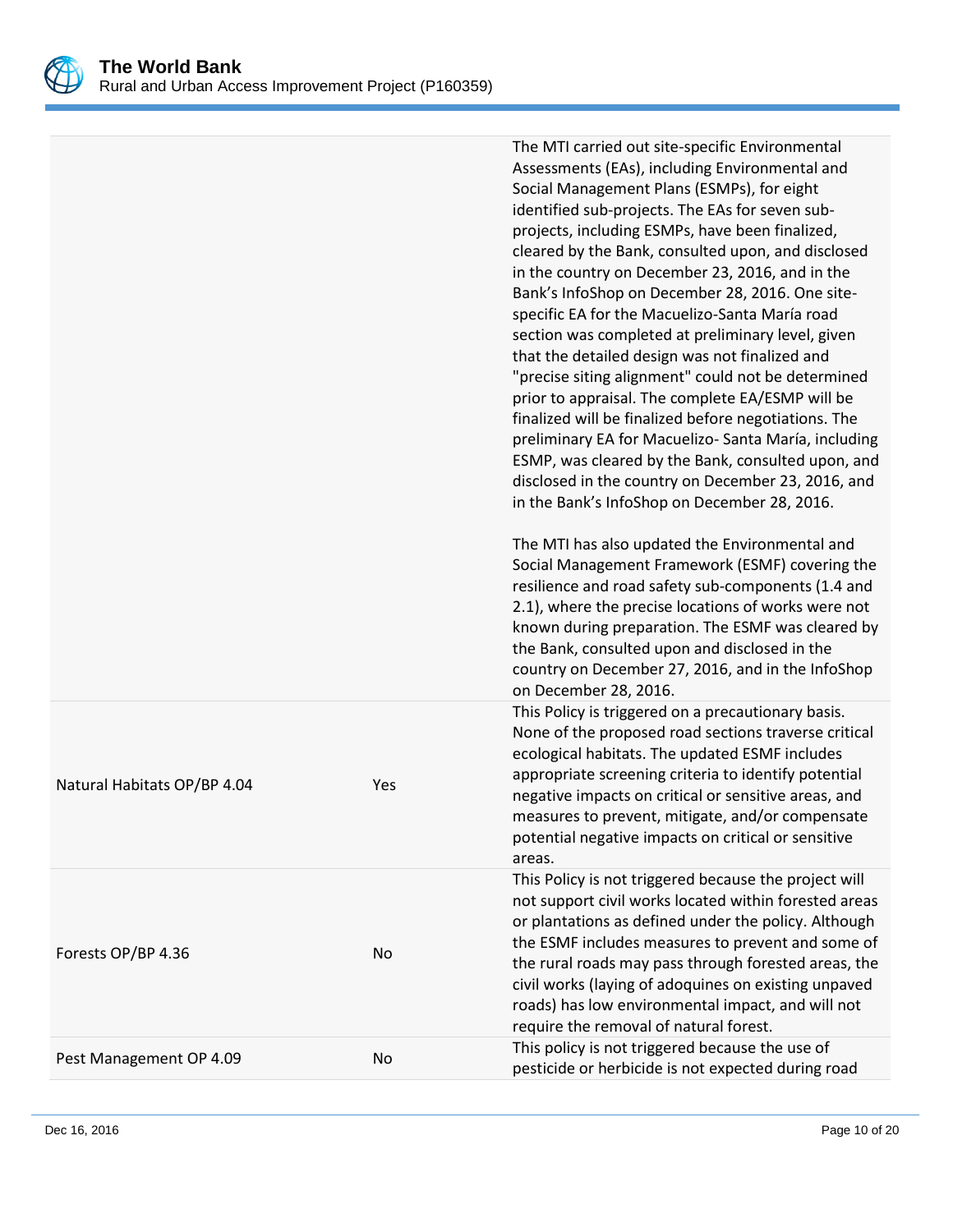

| the elimination of vegetation in the right of way<br>(mechanically or manually).<br>Physical Cultural Resources OP/BP 4.11<br>and chance findings may occur. The ESIAs of the<br>Yes<br>urban/rural sub-projects will include specific<br>measures in case of chance finding and<br>corresponding protocols of action. Also, the ESMF<br>will include specific guidelines to address change<br>finds.<br>This Policy is triggered because one of the sub- |  |                                                                                                                                                                                                                                                                                       |  |
|-----------------------------------------------------------------------------------------------------------------------------------------------------------------------------------------------------------------------------------------------------------------------------------------------------------------------------------------------------------------------------------------------------------------------------------------------------------|--|---------------------------------------------------------------------------------------------------------------------------------------------------------------------------------------------------------------------------------------------------------------------------------------|--|
|                                                                                                                                                                                                                                                                                                                                                                                                                                                           |  | construction or road maintenance works. The ESMF<br>includes specific measures for the use of technics for                                                                                                                                                                            |  |
|                                                                                                                                                                                                                                                                                                                                                                                                                                                           |  | This Policy is triggered on a precautionary basis. All<br>civil works will take place within the right of way of<br>existing roads, and thus no impact on any physical or<br>cultural resources (PCR) is expected. However, there<br>will be land movements and material banks usage, |  |
| Region (RAAS), where people of a Creole (Kriol)<br>ethnicity are found. Consequently, the Indigenous<br>People Plan (IPP) for the Corn Island road sub-<br>project was prepared, approved by the Bank,<br>consulted upon on November 17, 2016, and<br>on December 28, 2016 in the InfoShop. The<br>assessments have determined that on the other<br>Indigenous Peoples OP/BP 4.10<br>Yes<br>Indigenous Peoples were not present.                          |  | projects is located in the municipality of Corn Island,<br>which is part of the South Atlantic Autonomous<br>disclosed on December 23, 2016, in the country and<br>seven road sections where locations are known, the                                                                 |  |
| Given that precise locations and siting of sub-<br>(alleviation of hazardous spots to improve road<br>safety), are not known, an Indigenous Peoples<br>Planning Framework (IPPF) has been prepared for<br>the Bank's InfoShop.                                                                                                                                                                                                                            |  | components 1.4 (building climate resilience) and 2.1<br>these interventions and disclosed on December 23,<br>2016, in the country and on December 28, 2016, in                                                                                                                        |  |
| of land in the form of strips of land on the right of<br>informal encroachers and traders have been<br>Involuntary Resettlement OP/BP 4.12<br>Yes<br>The total of 32 families have been identified to be<br>affected with total of 160 project affected people                                                                                                                                                                                            |  | This Policy is triggered because limited acquisition<br>way and farmland and involuntary resettlement of<br>identified from proposed civil works on three road<br>sections with known locations under component 1.                                                                    |  |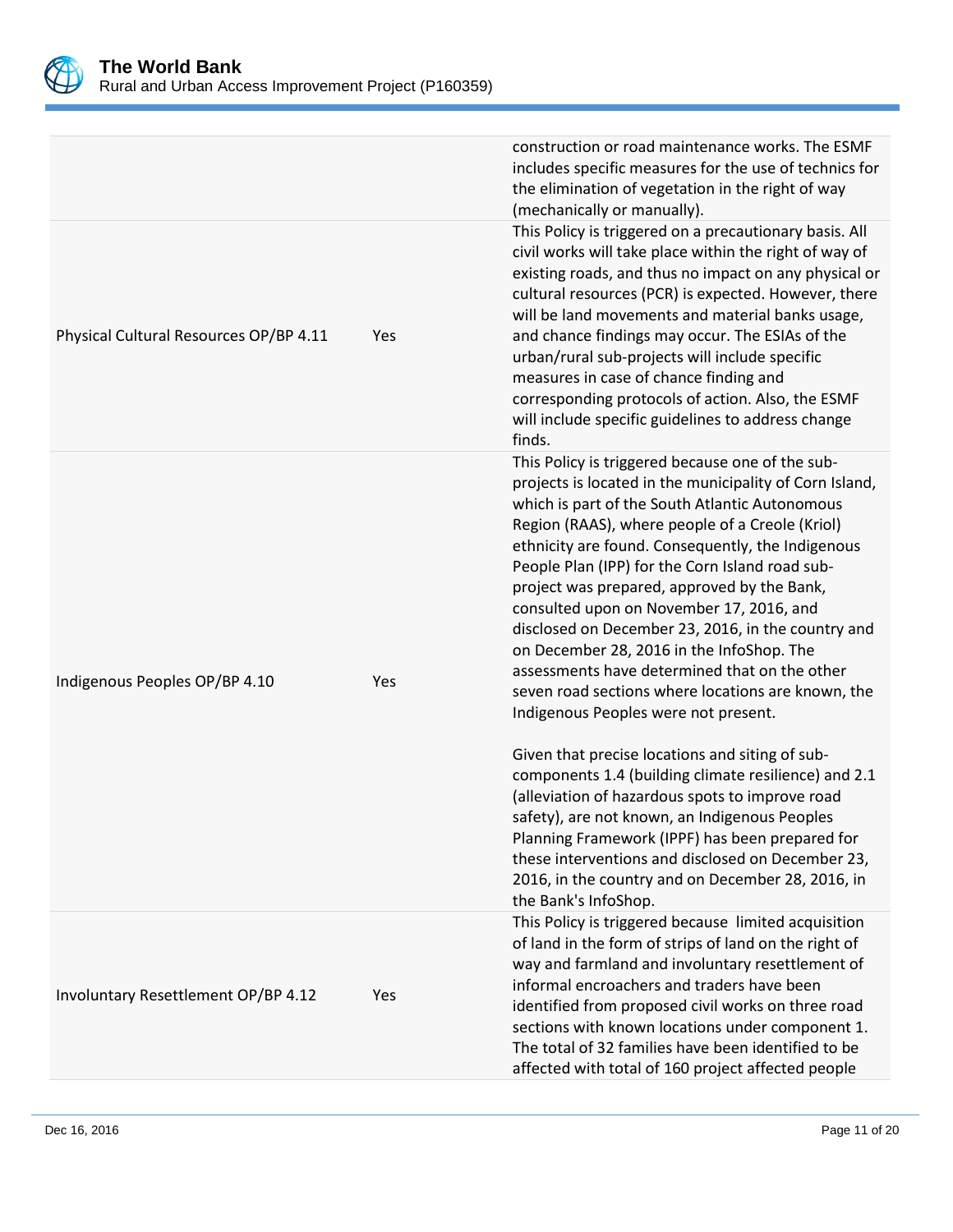

(PAPs), of which 138 will be affected by economic displacement: (i) for Ciudad Sandino-Mateare subproject the number of affected families are 15 families with homes, businesses or both; (ii) for La Garita -Tipitapa sub-project a total of 11 families are affected; (iii) for Granada-Malacatoya sub-project, 6 families are affected, who also live in conditions of poverty. For the four roads (Corn Island, Cárdenas-Colón, La Libertad-San Pedro de Lóvago, and San Lorenzo- Múhan) with known locations and detailed designs no involuntary resettlement was identified. Therefore, site-specific Abbreviated Resettlement Action Plans (ARAPs) were prepared for only these three road sections, approved by the Bank, consulted upon, and disclosed in the country: ARAP for Granada-Malacatoya on December 24, 2016, and ARAPs for La Garita-Tipitapa and Ciudad Sandino-Mateare on December 27, 2016. All three instruments were disclosed in the InfoShop on December 28, 2016.

For one of the eight sections with known locations (Macuelizo-Santa María), the detailed design has not been finalized during project preparation, therefore, the need for a RAP cannot be determined (the preparation of design is financed by the Government). Therefore, given that the "precise siting alignments" cannot be determined, a Resettlement Policy Framework (RPF) has been prepared consistent with OP 4.12 policy, and the relevant RAP will be prepared, consulted upon, approved by the Bank, and disclosed prior to commencement of any civil works. The RPF was disclosed in the country and in the InfoShop on December 23 and 28, 2016, respectively. The contracts on the three road sections with expected resettlement will include the required resources to implement the ARAPs (such as construction of small improvements for the encroachers and small vendors).

Good practices will be followed with regards to application of workers' code of conduct, child labor, and labor influx guidelines. The potential risks to the communities derived from contracting labor from outside for the road construction works is low. For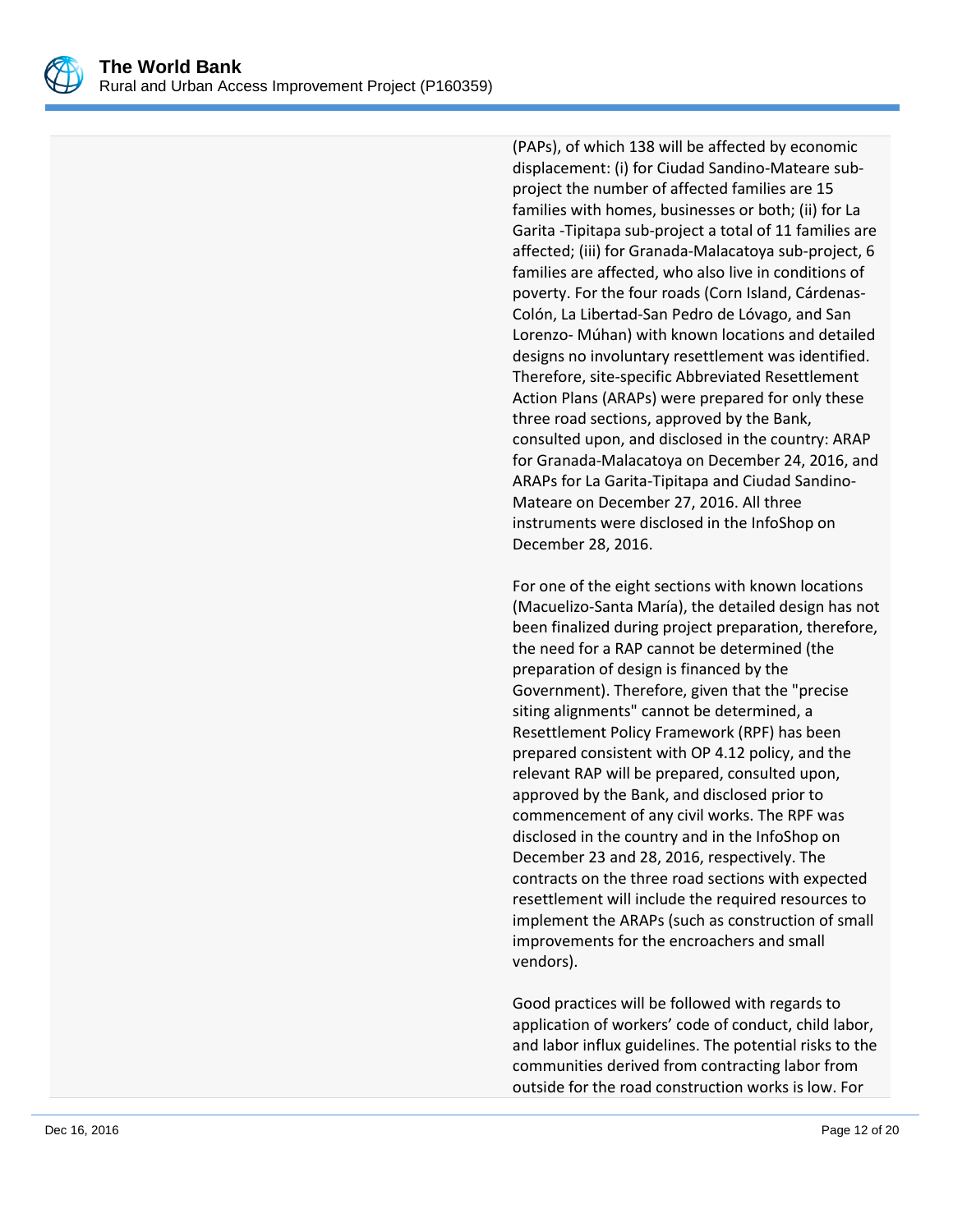

|                                                   |    | the works in the rural areas under sub-component<br>1.2, local people count with the skills to carry out the<br>tasks demanded by the MCAs and by the<br>cooperatives for routine maintenance of rural roads.<br>Each MCA will employ on average around 50 people<br>within the communities, who they don't count with<br>working camps. Moreover, the preliminary gender<br>analysis and experience of previous projects didn't<br>reveal any cases of gender-based violence (GBV),<br>social conflict, child labor, or increased<br>communicable diseases. For the works on La Garita-<br>Tipitapa and Ciudad Sandino-Mateare under sub-<br>component 1.1, the absorption capacity will be high<br>around the intervened urban areas as most of the<br>labor is expected to be local and only a few high<br>skill/technical labor will be required from outside.<br>Preventive and response measures will be put in<br>place such as inclusion of training on healthy<br>relationships, non-violent conflict resolution, gender<br>relations, HIV/STD awareness within the training<br>curricula of courses provided by MTI to the MCAs.<br>Similar training will be binding for the contractors<br>and included in the respective contracts for the<br>urban access roads. Mechanisms for reporting<br>complaints on cases of potential GVB and child<br>abuse will be enabled through the MCAs offices and<br>the project GRM system, and will count with<br>information on the nearest police stations that can<br>respond and provide orientation regarding these<br>issues. |
|---------------------------------------------------|----|------------------------------------------------------------------------------------------------------------------------------------------------------------------------------------------------------------------------------------------------------------------------------------------------------------------------------------------------------------------------------------------------------------------------------------------------------------------------------------------------------------------------------------------------------------------------------------------------------------------------------------------------------------------------------------------------------------------------------------------------------------------------------------------------------------------------------------------------------------------------------------------------------------------------------------------------------------------------------------------------------------------------------------------------------------------------------------------------------------------------------------------------------------------------------------------------------------------------------------------------------------------------------------------------------------------------------------------------------------------------------------------------------------------------------------------------------------------------------------------------------------------------------------------------------------------------------------|
| Safety of Dams OP/BP 4.37                         | No | This Policy wasn't triggered because the project will<br>not support the construction or rehabilitation of<br>dams nor will support other investments which rely<br>on the services of existing dams.                                                                                                                                                                                                                                                                                                                                                                                                                                                                                                                                                                                                                                                                                                                                                                                                                                                                                                                                                                                                                                                                                                                                                                                                                                                                                                                                                                              |
| Projects on International Waterways<br>OP/BP 7.50 | No | This Policy is not triggered because the project will<br>not affect international waterways.                                                                                                                                                                                                                                                                                                                                                                                                                                                                                                                                                                                                                                                                                                                                                                                                                                                                                                                                                                                                                                                                                                                                                                                                                                                                                                                                                                                                                                                                                       |
| Projects in Disputed Areas OP/BP 7.60             | No | This Policy is not triggered because the project will<br>not affect disputed areas as defined under the<br>policy.                                                                                                                                                                                                                                                                                                                                                                                                                                                                                                                                                                                                                                                                                                                                                                                                                                                                                                                                                                                                                                                                                                                                                                                                                                                                                                                                                                                                                                                                 |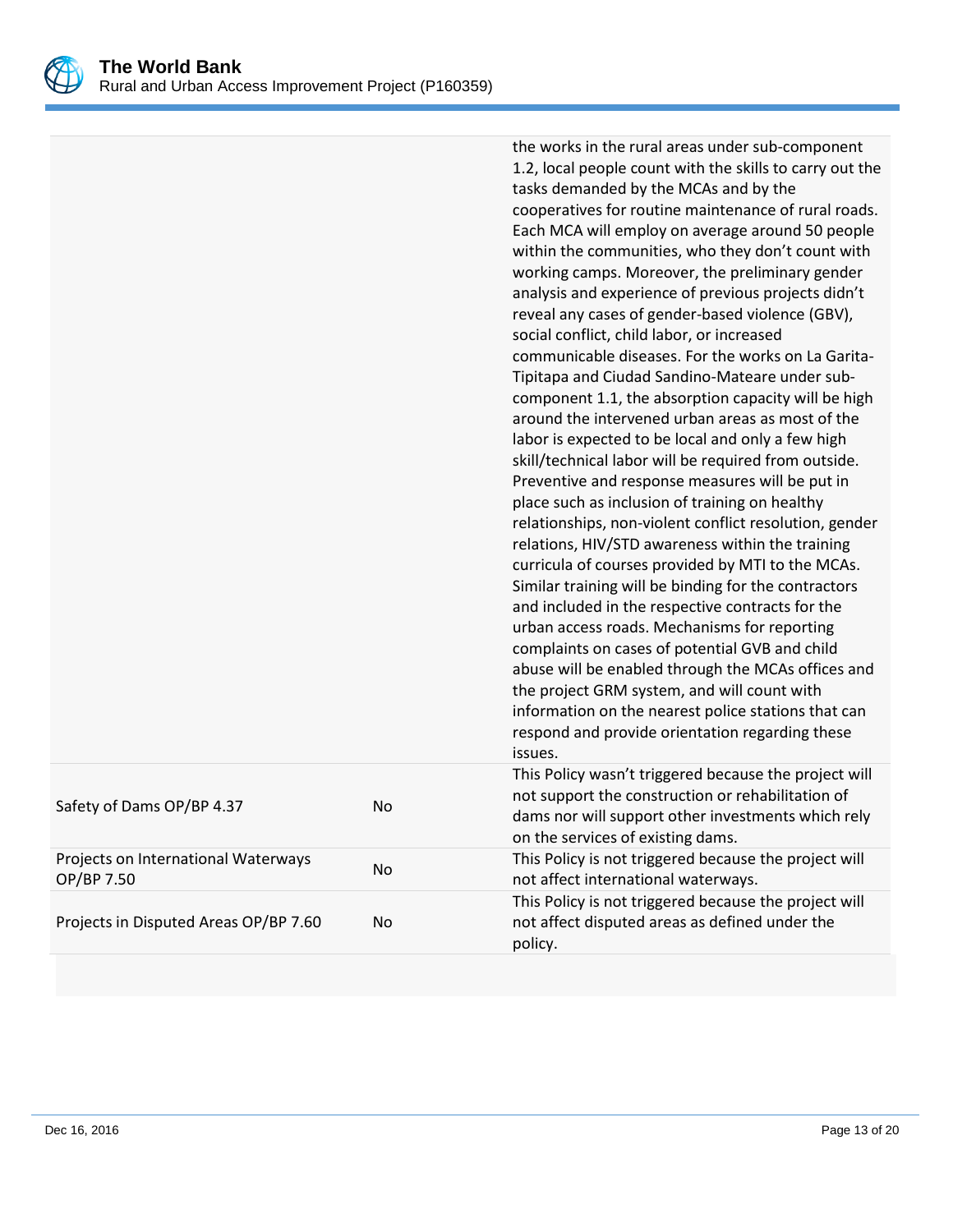

# **KEY SAFEGUARD POLICY ISSUES AND THEIR MANAGEMENT**

## **A. Summary of Key Safeguard Issues**

1. Describe any safeguard issues and impacts associated with the proposed project. Identify and describe any potential large scale, significant and/or irreversible impacts:

The project will generate positive impacts on health and quality of life such as reduction of dust from unpaved roads, noise, travel time, and congestion with decreased emissions and improved air quality. The road maintenance subcomponent will also improve road surface conditions and drainage, and reduce road erosion. The road safety physical interventions will improve safety for the pedestrians and NMT and contribute to reduction of fatalities on roads. All civil works will be undertaken on existing roads only, and no project components or activities are located in critical or sensitive natural habitats. Upgrade of the urban access road in Ciudad Sandino–Mateare will requires the cutting of some trees along the current roadside. These trees have not been found to have any known societal or cultural significance that could lead to opposition from the community. The civil works on rural roads under the MCA model, the potential negative environmental impacts are limited and the works will be of the same magnitude as under the ongoing project, for which the screening process is already in place. This screening process will be used to ensure that any sections that might have a negative impact on protected areas or sensitive ecological habitats are not approved.

The project intervention in Corn Island triggers the Indigenous Peoples (IP) policy because the Creole (Kriol) ethnicity is found within the municipality and is part of the South Atlantic Autonomous Region (RAAS), and an Indigenous Peoples Plan (IPP) has been prepared, consulted upon and disclosed accordingly. The social assessments confirmed that the IPs were not present in any other sub-project areas where the exact locations had been identified. However, given that the precise location of interventions under sub-components 1.4 (climate resilience) and 2.1 (road safety) were not known during preparation, these will be guided by an Indigenous Peoples Planning Framework (IPPF) prepared, consulted upon and disclosed accordingly.

The limited acquisition of land in the form of strips of land on the right of way and farmland and involuntary resettlement of informal encroachers and traders have been identified from proposed civil works on only three road sections: (i) Ciudad Sandino-Mateare sub-project with 15 families affected with homes, businesses or both; (ii) La Garita-Tipitapa with 11 families affected; (iii) Granada-Malacatoya with 6 families affected (living in conditions of poverty).

2. Describe any potential indirect and/or long term impacts due to anticipated future activities in the project area: Given the characteristics and magnitude of the interventions, such as the physical environment (intervened areas) in the case of the urban access road works and low environmental impacts in the case of rural road for the type of pavement (adoquinado), there are no significant direct or indirect negative environmental impacts expected in the long-term. With regards to social impacts, there are also no expected adverse indirect long-term impacts. A small number of cases (total of 32 families in three ARAPs) have been identified to be affected by the road works. Measures to mitigate the socio-economic impacts will be implemented by improving or matching the living conditions in the short term.

3. Describe any project alternatives (if relevant) considered to help avoid or minimize adverse impacts. The alternatives chosen for each interventions included in the project is the better option from the technical, economical, environmental, and social point of view. The EAs for the urban access roads include a feasibility study, which compares various alternatives, from which the most economically, socially, technically, and environmentally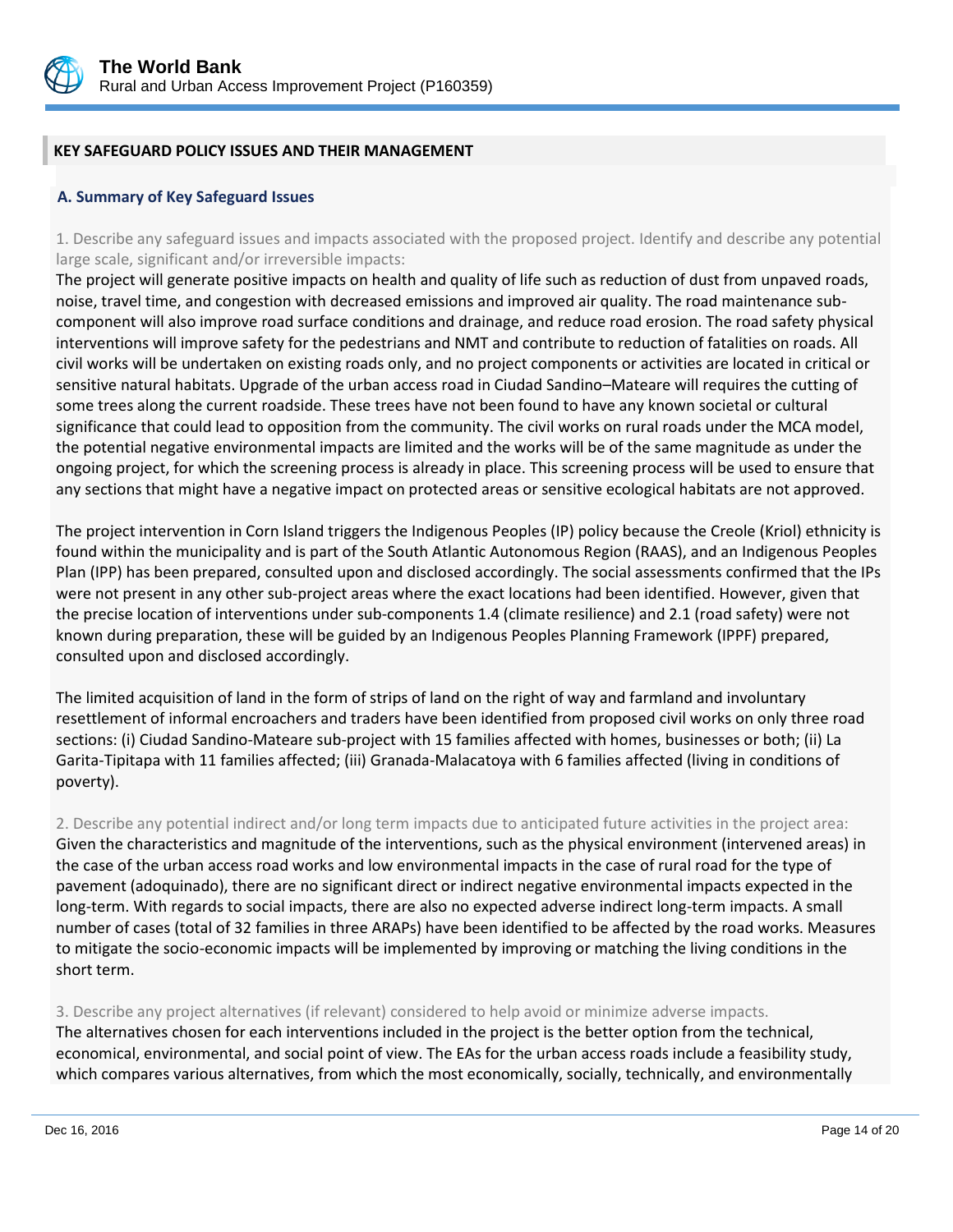

feasible option has been identified.

4. Describe measures taken by the borrower to address safeguard policy issues. Provide an assessment of borrower capacity to plan and implement the measures described.

The assessments identified that of eight road sections with known locations, Indigenous Peoples were present only in Corn Island Municipality. Thus, an IPP was prepared and disclosed only for the road section in Corn Island. Given that the precise location of activities under the resilience and road safety components (1.4 and 2.1) are not known yet, an IPPF has been prepared for these interventions and disclosed in country and InfoShop on December 23 and 28, 2016, respectively.

ARAPs were prepared for three of eight roads with known locations and detailed designs: (i) Granada-Malacatoya; (ii) La Garita-Tipitapa; (iii) Ciudad Sandino-Mateare. On four roads with known locations and designs no involuntary resettlement is expected (Corn Island, Cárdenas-Colón, La Libertad-San Pedro de Lóvago, San Lorenzo-Múhan). For one of the eight sections with known locations (Macuelizo-Santa María), detailed design was finalized during project preparation, therefore, the need for a RAP could not be determined (preparation of design is financed by the Government). Therefore, given that the "precise siting alignments" could not be determined, a RPF was prepared consistent with OP 4.12, and the relevant RAP will be prepared, approved by the Bank, and disclosed prior to commencement of any civil works. The RPF was disclosed in the country and InfoShop on December 23 and 28, 2016, respectively.

Complete EAs/ESMPs for seven road sections with known locations and designs were prepared and disclosed in the country and InfoShop on December 23 and 28, 2016, respectively. For one section, Macuelizo-Santa María, where the "precise siting alignment" cannot be determined yet, a preliminary level EAs/ESMP has been prepared and disclosed on the same dates. The complete EA/ESMP will be finalized by negotiations. An ESMF was also prepared for the resilience and road safety sub-components (1.4 and 2.1) and disclosed in the country and InfoShop on December 27 and 28, 2016, respectively.

Environmental and Social Management Division (UGA) of MTI will be responsible for oversight and management of safeguards for MTI activities. FOMAV will rely on UGA for assistance with safeguards for sub-component 1.3. UGA has built its capacity and experience under previous Bank-financed projects. Given the nature of potential impacts, both MTI and FOMAV capacity to manage safeguards risks have been found adequate. The project will support additional strengthening of UGA's social safeguards capacity.

5. Identify the key stakeholders and describe the mechanisms for consultation and disclosure on safeguard policies, with an emphasis on potentially affected people.

The key project stakeholders are first and foremost the beneficiary rural and urban population living in the participating municipalities and regions and the project affected people (PAPs) that live and/or are engaged in economic activities in the project areas and that have been identified and consulted upon as part of preparation of EAs and ARAPs. The MTI, FOMAV, and municipalities will be in charge of implementing the safeguard policies as they adopt the applicable good practices and/or take the necessary mitigation measures, as applicable. In addition, members of MCAs will have an important role in supporting implementation of the project's socio-environmental management. Other stakeholders include Ministry of Environment and Natural Resources (MARENA) at the national level and Secretariat for Natural Resources (SERENA) at the regional level, as the environmental authorities, and Natural Forestry Institute (INAFOR) as a forest authority.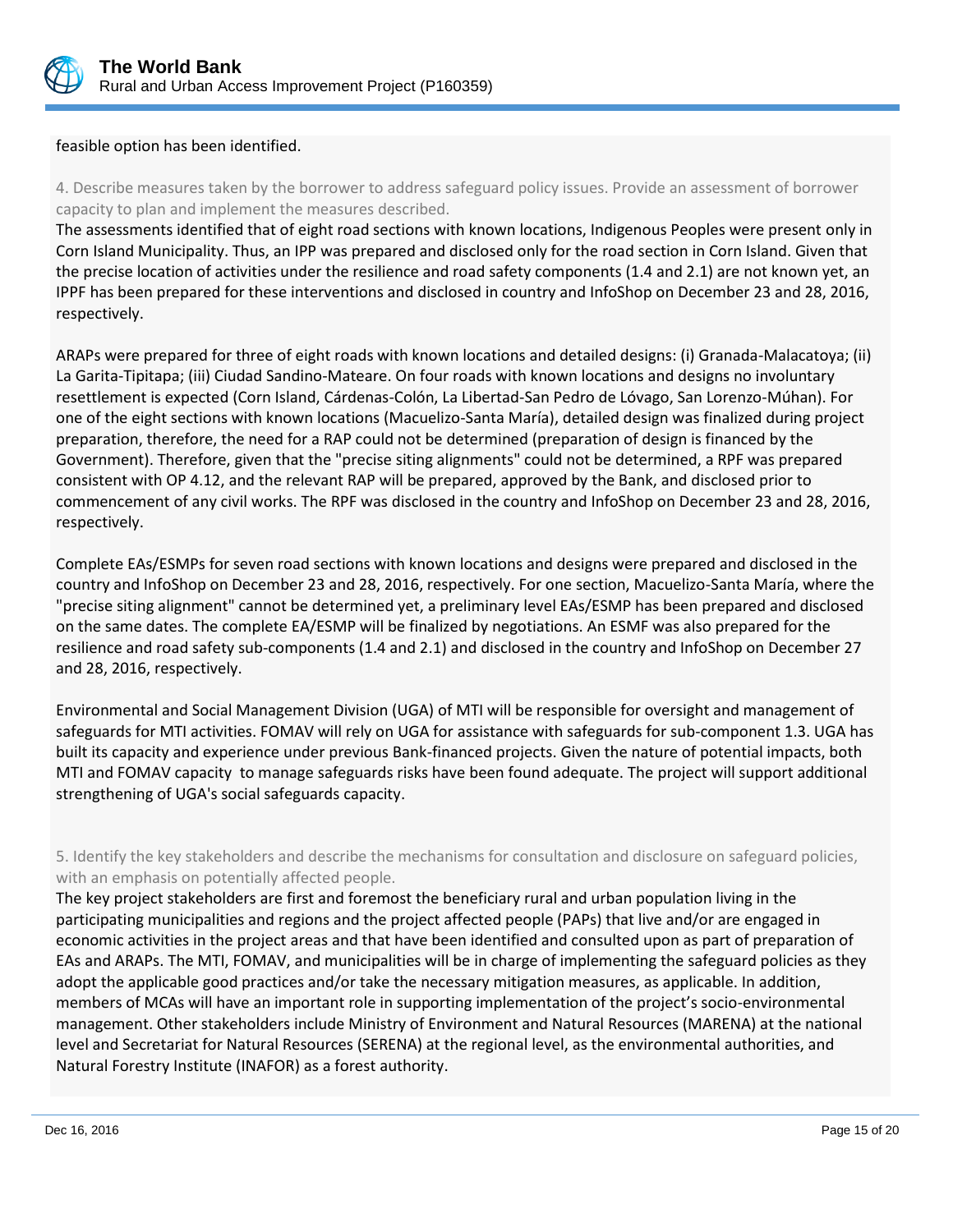

Public meetings and consultations were carried out on each site with the project affected people and other project beneficiaries during preparation of the respective site-specific EAs/ESMPs and ARAPs, and duly reported and annexed to each document. The EAs/ESMPs and ARAPs were disclosed in the country through a link on the MTI web page on following dates: the EAs.ESMPs for all eight road sections on December 23, 2016; ARAP for Granada-Malacatoya on December 24, 2016; and ARAPs for La Garita-Tipitapa and Ciudad Sandino-Mateare on December 27, 2016. The same were all disclosed also in the Bank's InfoShop on December 28, 2016.

The framework instruments IPPF, ESMF and RPF were all consulted upon and socialized before appraisal in a multistakeholder workshop with participation of all key stakeholders in December 2016. During the consultation workshops, the topics discussed were related to the impacts of the project on environment, land, livelihood, and gender. A summary of the results of the workshops will be included in the Annexes of respective documents. Finally, according with the Bank's disclosure policy, the RPF and ESMF were disclosed in the country on December 23, 2016, and December 27, 2016 respectively, as well as in the Bank's InfoShop on December 28, 2016. The IPP was consulted upon in Corn Island in November 2016, and disclosed in the country on December 23, 2016, and in Bank's InfoShop on December 28, 2016.

## **B. Disclosure Requirements**

**Environmental Assessment/Audit/Management Plan/Other** 

| 22-Dec-2016                 | 28-Dec-2016                    |                                                                                                                |
|-----------------------------|--------------------------------|----------------------------------------------------------------------------------------------------------------|
| Date of receipt by the Bank | Date of submission to InfoShop | For category A projects, date of<br>distributing the Executive Summary of<br>the EA to the Executive Directors |

**"In country" Disclosure** Nicaragua 23-Dec-2016

Comments

The following eight EAs/ESMPs have all been disclosed in the country on December 23, 2016, and in Bank's InfoShop on December 28, 2016: (i) EA/ESMP for La Garita-Tipitapa road section; (ii) EA/ESMP for Ciudad Sandino-Mateare; (iii) EA/ESMP for Granada-Malacatoya; (iv) EA/ESMP for Corn Island road section; (v) Preliminary EA/ESMP for Macuelizo-Santa María; (vi) EA/ESMP for Cárdenas-Colón; (vii) EA/ESMP for La Libertad-San Pedro de Lóvago; and (viii) EA/ESMP for San Lorenzo-Múhan road section. In addition, the Environmental and Social Management Framework (ESMF) for other interventions of the project has been prepared, approved by the Bank, consulted upon, and disclosed in the country on December 27, 2016, and in the Bank's InforShop on December 28, 2016.

**Resettlement Action Plan/Framework/Policy Process**

| Date of receipt by the Bank | Date of submission to InfoShop |
|-----------------------------|--------------------------------|
| 22-Dec-2016                 | 28-Dec-2016                    |

**"In country" Disclosure**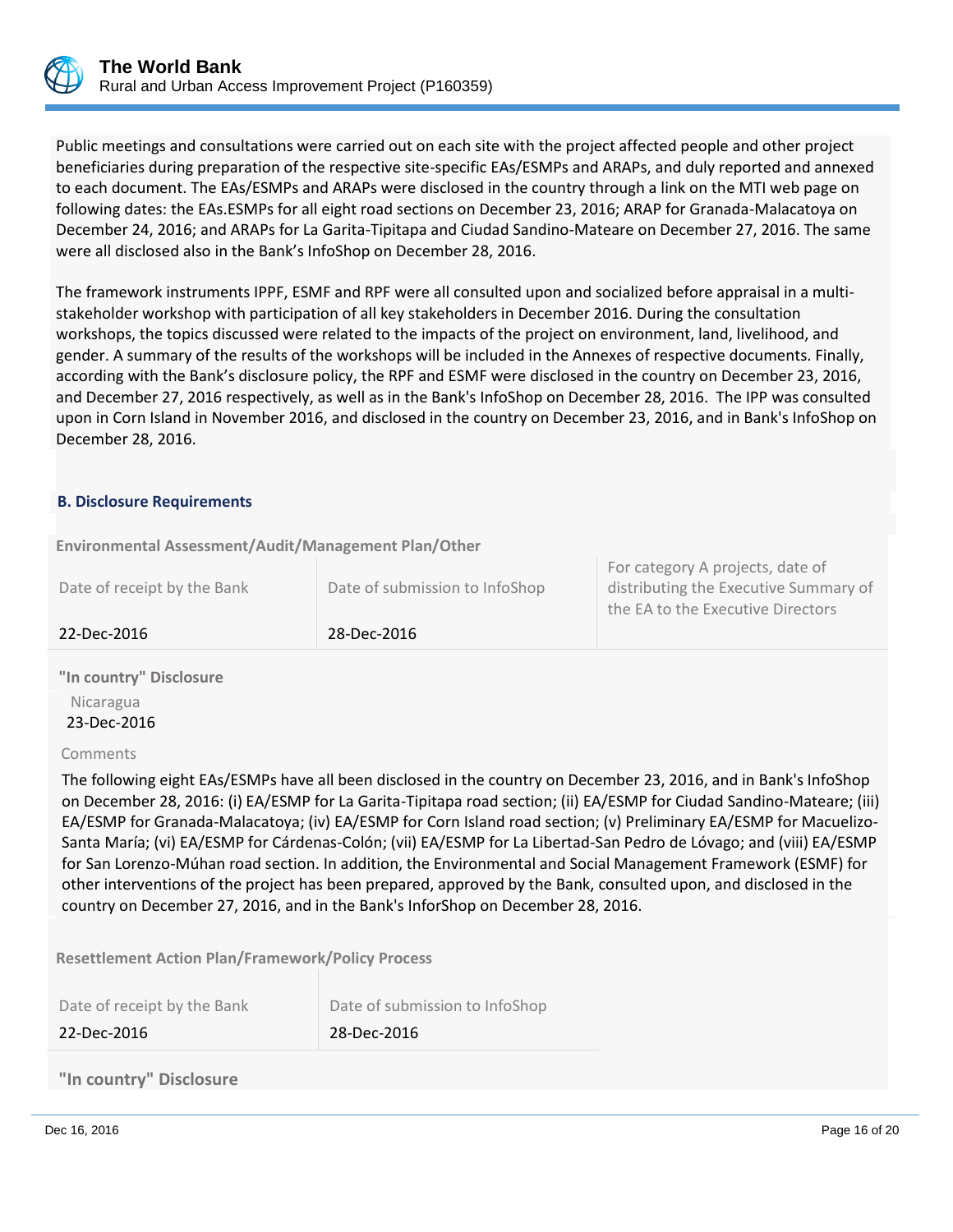

#### Nicaragua 23-Dec-2016

## Comments

Resettlement Policy Framework (RPF) has been disclosed in the country on December 23, 2016, and in the InfoShop on December 28, 2016. In addition, the following three Abbreviated Resettlement Action Plans (ARAPs) have been disclosed: (i) ARAP for Granada-Malacatoya road section on December 24, 2016, in the country and on December 28, 2016, in the InfoShop; (ii) ARAP for the La Garita-Tipitapa on December 27, 2016, in the country and in the InfoShop on December 28, 2016; and (iii) ARAP for the Ciudad Sandino-Mateare ron December 27, 2016, in the country and on December 28, 2016, in the InfoShop.

**Indigenous Peoples Development Plan/Framework**

| Date of receipt by the Bank | Date of submission to InfoShop |
|-----------------------------|--------------------------------|
| 16-Dec-2016                 | 28-Dec-2016                    |

**"In country" Disclosure**

 Nicaragua 23-Dec-2016

## Comments

The Indigenous Peoples Planning Framework (IPPF) and the Indigenous Peoples Plan (IPP) for the road works in Corn Island have been disclosed in the country on December 23, 2016, and in the InfoShop on December 28, 2016.

# **C. Compliance Monitoring Indicators at the Corporate Level (to be filled in when the ISDS is finalized by the project decision meeting)**

**OP/BP/GP 4.01 - Environment Assessment** 

Does the project require a stand-alone EA (including EMP) report?

Yes

If yes, then did the Regional Environment Unit or Practice Manager (PM) review and approve the EA report? Yes

Are the cost and the accountabilities for the EMP incorporated in the credit/loan?

Yes

## **OP/BP 4.04 - Natural Habitats**

Would the project result in any significant conversion or degradation of critical natural habitats?

No

If the project would result in significant conversion or degradation of other (non-critical) natural habitats, does the project include mitigation measures acceptable to the Bank?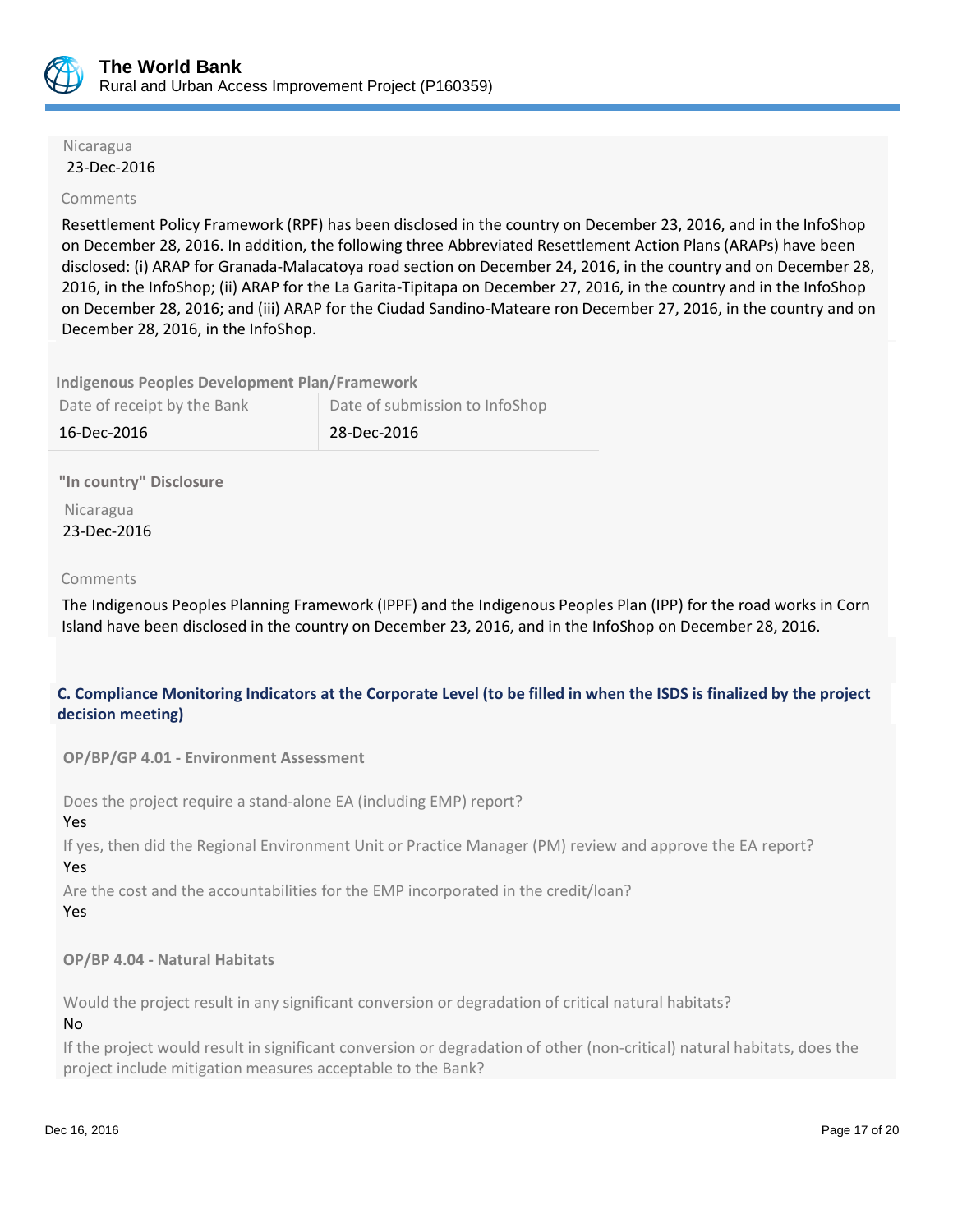

# NA

**OP/BP 4.11 - Physical Cultural Resources**

Does the EA include adequate measures related to cultural property?

Yes

Does the credit/loan incorporate mechanisms to mitigate the potential adverse impacts on cultural property? No

# **OP/BP 4.10 - Indigenous Peoples**

Has a separate Indigenous Peoples Plan/Planning Framework (as appropriate) been prepared in consultation with affected Indigenous Peoples?

Yes

If yes, then did the Regional unit responsible for safeguards or Practice Manager review the plan?

# Yes

If the whole project is designed to benefit IP, has the design been reviewed and approved by the Regional Social Development Unit or Practice Manager?

# Yes

**OP/BP 4.12 - Involuntary Resettlement**

Has a resettlement plan/abbreviated plan/policy framework/process framework (as appropriate) been prepared? Yes

If yes, then did the Regional unit responsible for safeguards or Practice Manager review the plan? Yes

**The World Bank Policy on Disclosure of Information**

Have relevant safeguard policies documents been sent to the World Bank's Infoshop?

Yes

Have relevant documents been disclosed in-country in a public place in a form and language that are understandable and accessible to project-affected groups and local NGOs?

Yes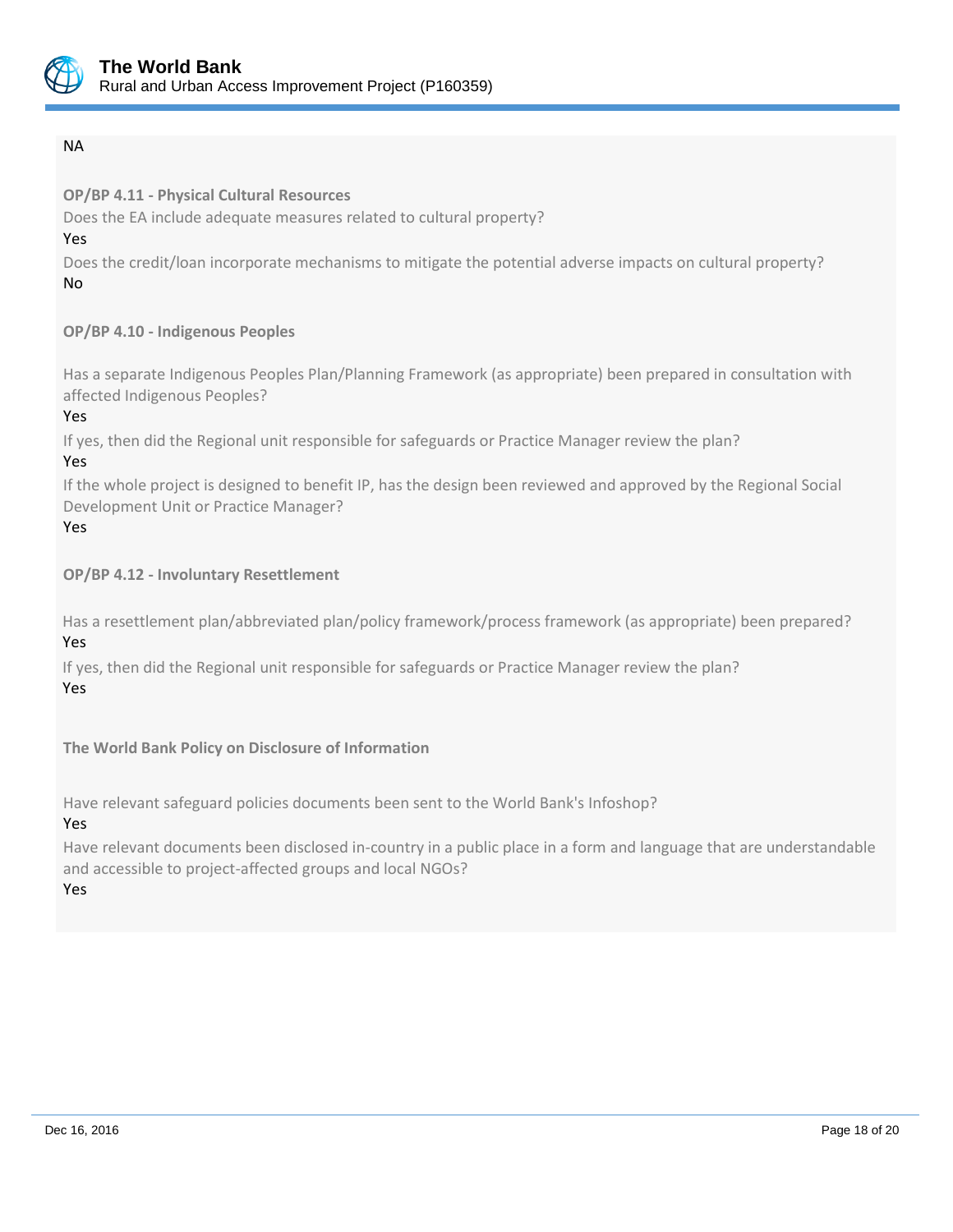

**All Safeguard Policies**

Have satisfactory calendar, budget and clear institutional responsibilities been prepared for the implementation of measures related to safeguard policies?

Yes

Have costs related to safeguard policy measures been included in the project cost?

## Yes

Does the Monitoring and Evaluation system of the project include the monitoring of safeguard impacts and measures related to safeguard policies?

## Yes

Have satisfactory implementation arrangements been agreed with the borrower and the same been adequately reflected in the project legal documents?

Yes

# **CONTACT POINT**

## **World Bank**

Sevara Melibaeva Senior Transport Economist

 **Borrower/Client/Recipient**

Republic of Nicaragua

## **Implementing Agencies**

Ministerio de Transporte e Infraestructura (Ministry of Transport and Infrastructure) Cristhel Guzman Directora UCR-MTI-BM cristel.guzman@mti.gob.ni

Road Maintenance Fund (FOMAV) Karen Molina Directora Ejecutiva kmolina@fomav.gob.ni